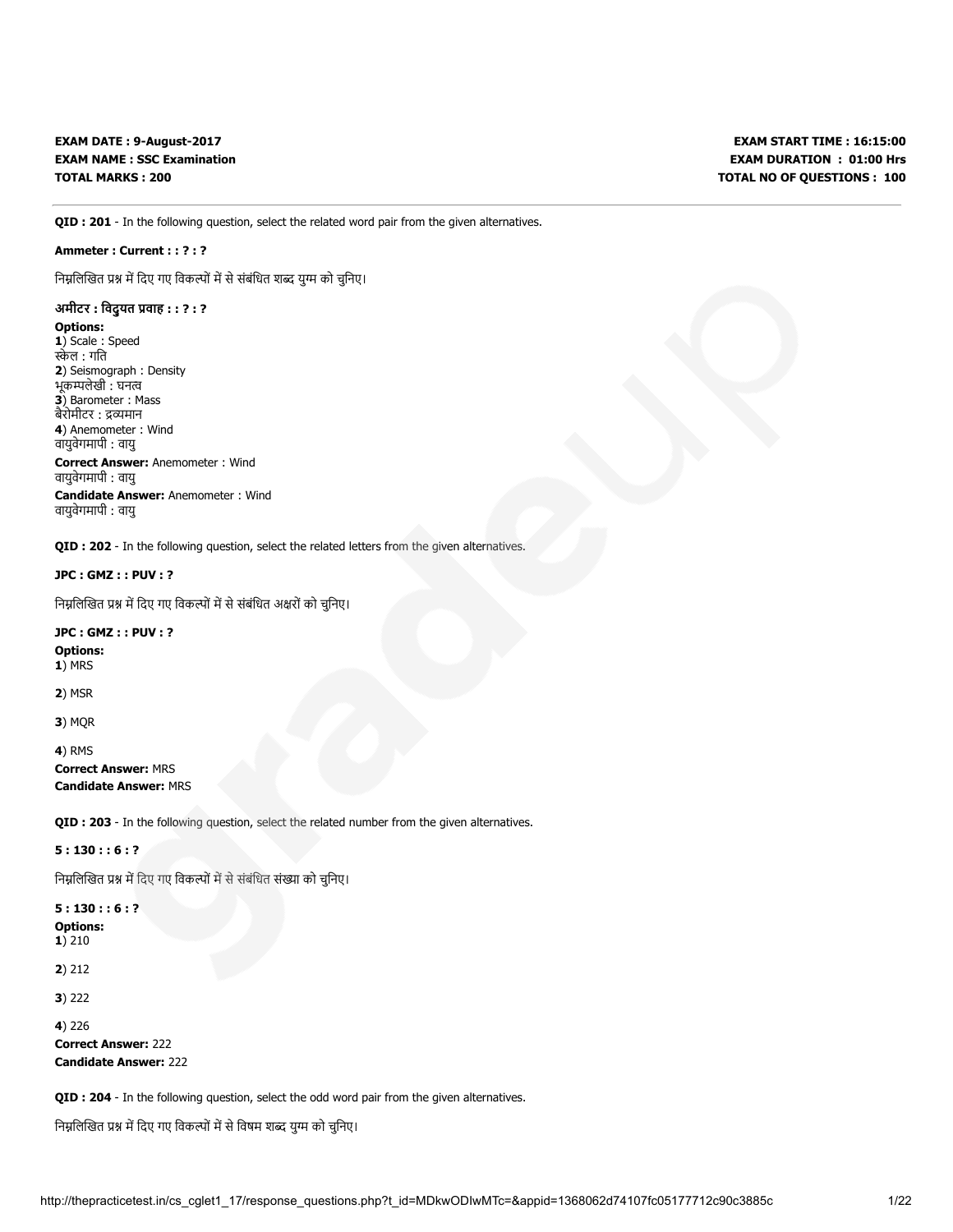1) Quick : Fast तुरंत : शी 2) Lazy : Slow आलसी : धीमा 3) Credible : Deceptive िवसनीय : ामक 4) Exhaust : Tired थका हुआ : उबाऊ

विश्वसनीय : भ्रामक

Correct Answer: Credible : Deceptive विश्वसनीय : भ्रामक Candidate Answer: Credible : Deceptive

QID : 205 - In the following question, select the odd letters from the given alternatives.

निम्नलिखित प्रश्न में दिए गए विकल्पों में से विषम अक्षरों को चुनिए। Options:  $1)$  CD 2) PR 3) ST 4) WX Correct Answer: PR Candidate Answer: PR

QID : 206 - In the following question, select the odd number from the given alternatives.

निम्नलिखित प्रश्न में दिए गए विकल्पों में से विषम संख्या को चुनिए।

Options: 1) 234 2) 345 3) 243 4) 432 Correct Answer: 345 Candidate Answer: 345

QID : 207 - Arrange the given words in the sequence in which they occur in the dictionary.

1. Globe

2. Group

3. Glitch 4. Gap

5. Glade

1. Globe 2. Group 3. Glitch 4. Gap 5. Glade Options:

निम्नलिखित शब्दों को शब्दकोश में आने वाले क्रम के अनुसार लिखें।

1) 42351 2) 45321 3) 43125 4) 45312 Correct Answer: 45312

Candidate Answer: 45312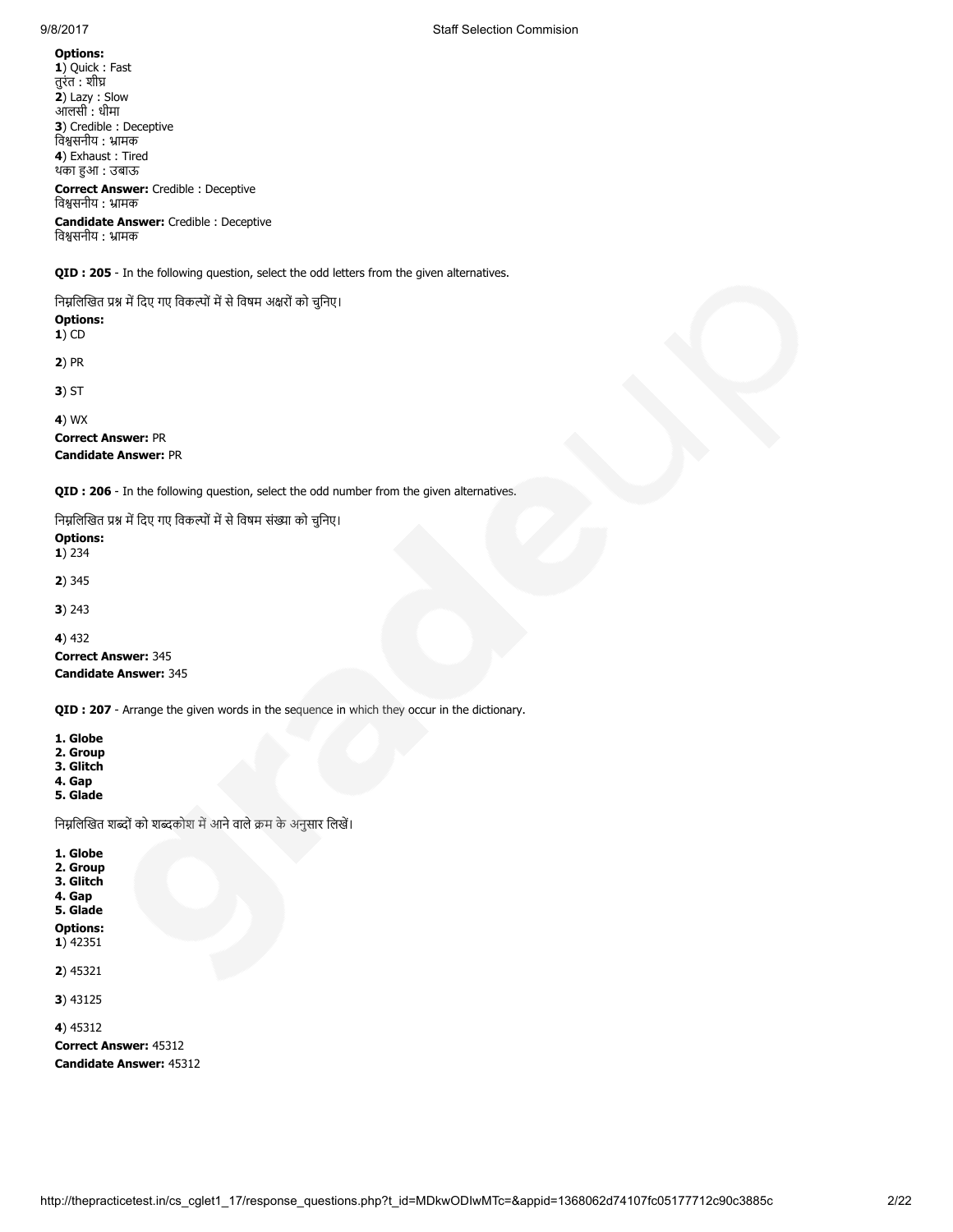# 9/8/2017 Staff Selection Commision

QID : 208 - A series is given with one term missing. Select the correct alternative from the given ones that will complete the series.

# CEG, IKM, OQS, ?

एक अनुक्रम दिया गया है, जिसमें से एक पद लुप्त है। दिए गए विकल्पों में से वह सही विकल्प चुनिए, जो अनुक्रम को पूरा करे।

CEG, IKM, OQS, ?

Options: 1) UWY

2) UYX

3) UVY

4) TWY Correct Answer: UWY Candidate Answer: UWY

QID : 209 - In the following question, select the missing number from the given series.

7, 19, 42, 87, ?

निम्नलिखित प्रश्न में दिए गए विकल्पों में से लुप्त अंक ज्ञात कीजिए।

7, 19, 42, 87, ?

Options:

1) 136

2) 176

3) 172

4) 216

Correct Answer: 176 Candidate Answer: 176

QID : 210 - Present age of A is 2 times the present age of B. After 8 years the B's age will be 4 times of C's present age. If C celebrated his fifth birthday 9 years ago, then what is the present age (in years) of A?

A की वर्तमान आयु B की वर्तमान आयु की दोगुनी है। 8 वर्ष बाद B की आयु, C की वर्तमान आयु की 4 गुनी हो जाएगी। यदि C ने अपना पाचवां जन्मदिन 9 वर्ष पहले मनाया था, तो A की वर्तमान आयु (वर्षों में) क्या है?

# Options:

1) 88 2) 96  $3)92$ 

4) 84

Correct Answer: 96

Candidate Answer: [ NOT ANSWERED ]

QID : 211 - Pearl Towers is taller than Sky Towers but shorter than Unity Towers. Unity Towers and Cyber Towers are of same height. Pearl Towers is shorter than Indus Towers. Amongst the buildings, who is the second shortest?

पर्ल मीनार, स्काई मीनार से ऊँची है लेकिन यूनिटी मीनार सेछोटी मीनार तथा साइबर मीनार की ऊँचाईयाँ समान है। पल मीनार, इंडस मीनार से छोटी है। इन इमारतों में से दूसरी सबसे छोटी मीनार कौन सी है?

#### Options:

1) Pearl Tower पर्ल मीनार 2) Sky Tower ाई मीनार 3) Indus Tower इंडस मीनार 4) Unity Tower यूिनटी मीनार

Correct Answer: Pearl Tower पर्ल मीनार Candidate Answer: [ NOT ANSWERED ]

QID : 212 - In the following question, from the given alternative words, select the word which cannot be formed using the letters of the given word.

# Legislator

दिए गए प्रश्न में, निम्नलिखित विकल्पों में से वह शब्द चुनिए जो दिए गए शब्द के अक्षरों का प्रयोग करके नहीं बनाया जा सकता है।

# Legislator

http://thepracticetest.in/cs\_cglet1\_17/response\_questions.php?t\_id=MDkwODIwMTc=&appid=1368062d74107fc05177712c90c3885c 3/22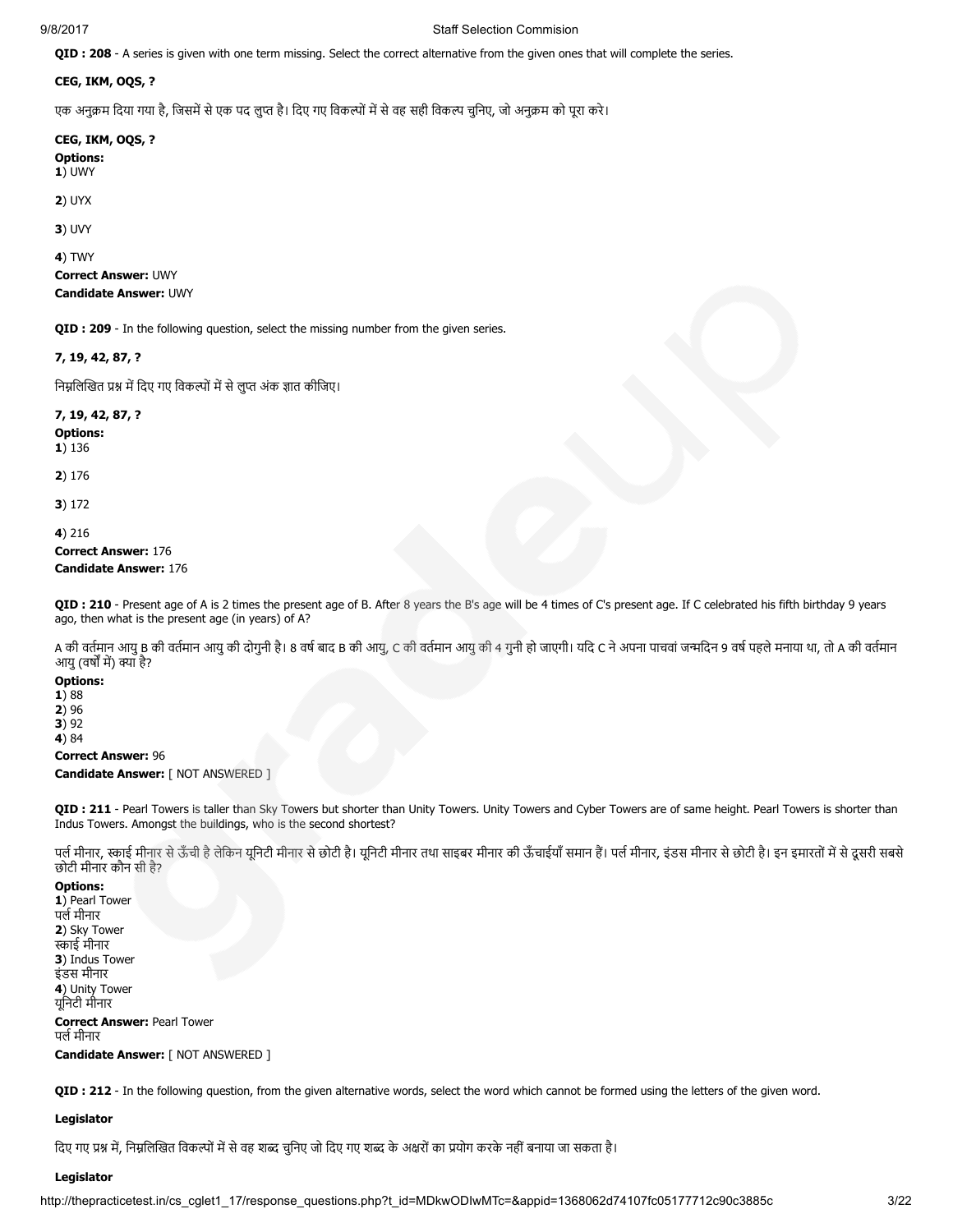# 9/8/2017 Staff Selection Commision

#### Options: 1) Raise

2) Gist

3) Legal

4) Greater Correct Answer: Greater Candidate Answer: Greater

QID : 213 - In a certain code language, "MATCH" is written as "NYWYM" and "BOARD" is written as "CMDNI". How is "PRINT" written in that code language?

एक विशिष्ट कोड भाषा में, "MATCH" को "NYWYM" लिखा जाता है तथा "BOARD" को "CMDNI" लिखा जाता है। इस कोड भाषा में "PRINT" को किस प्रकार लिखा जाएगा? Options:

# 1) YJLPQ

2) ZIMOR

3) ROMIZ

4) QPLJY

Correct Answer: QPLJY Candidate Answer: QPLJY

QID : 214 - If "+" denotes "divided by", "x" denotes "added to", "÷" denotes "subtracted from" and "-" denotes "multiplied by", then

# $54 + 162 - 18 \times 12 \div 6 = ?$

यिद "+" का अथ"भाग" है, "x" का अथ"जोड़" है, "÷" का अथ"घटाव" हैतथा "–" का अथ"गुणा" है, तो

# $54 + 162 - 18 \times 12 \div 6 = ?$

Options: 1) 4  $2)16$ 3) 12 4) 10 Correct Answer: 12 Candidate Answer: 12

```
QID : 215 - If (3)^2 @ 1 * 7 = 98 and (4)^2 @ 2 * 16 = 178, then
```
 $(5)^2$  @ 3 \* 9 = ?

```
यदि (3)<sup>2</sup> @ 1 * 7 = 98 तथा (4)<sup>2</sup> @ 2 * 16 = 178 हो, तो
```
# $(5)^2$  @ 3 \* 9 = ?

Options: 1) 218  $2) 262$ 3) 253

4) 259

Correct Answer: 262 Candidate Answer: [ NOT ANSWERED ]

QID : 216 -

Options:  $1) 54$ 

2) 60

3) 62

4) 66

Correct Answer: 66 Candidate Answer: 66

QID : 217 -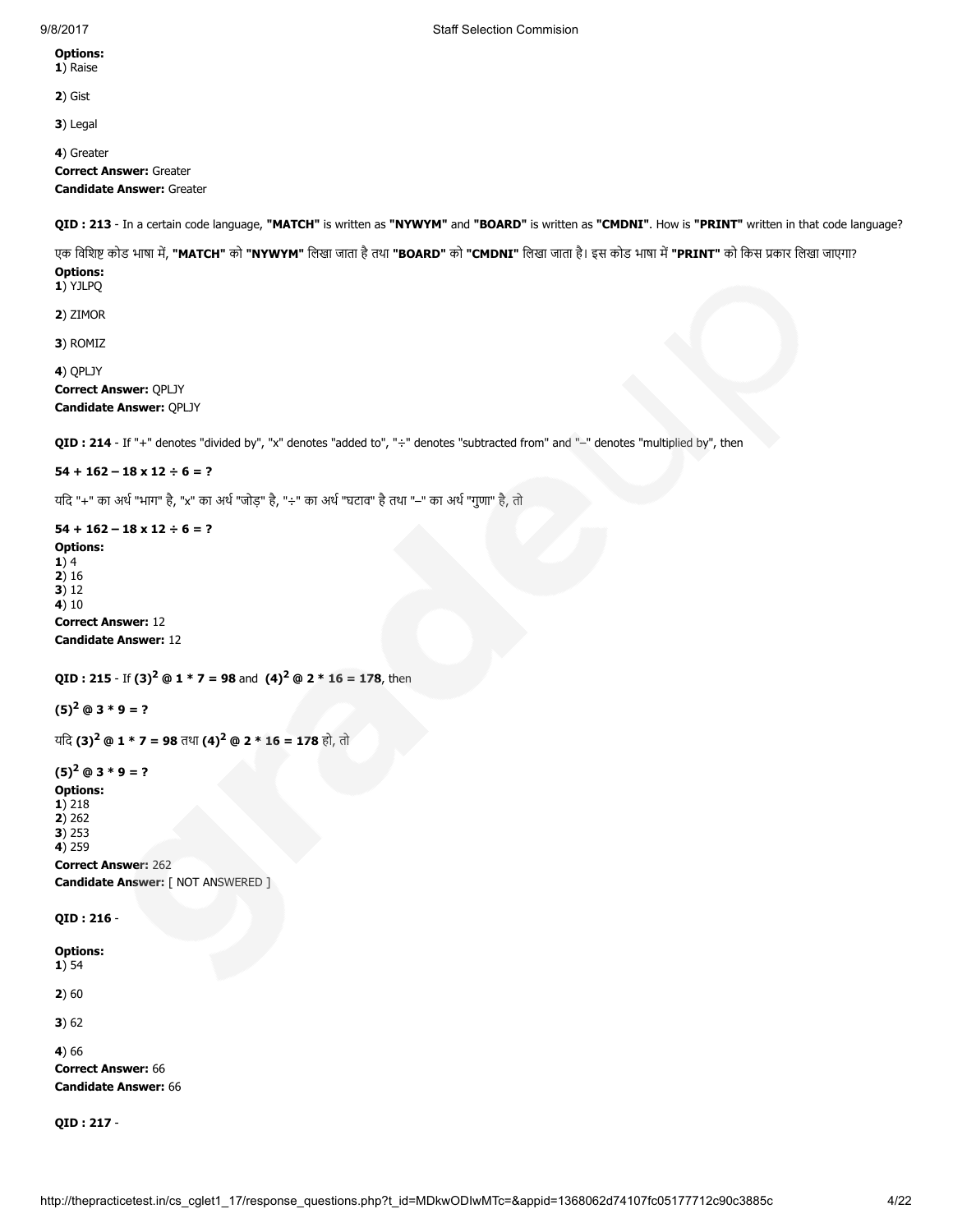- 1) 14
- 2) 15
- 
- 3) 16

4) 19

# Correct Answer: 15

# Candidate Answer: 15

QID : 218 - In each of the following question below are given some statements followed by some conclusions. Taking the given statements to be true even if they seem to be at variance from commonly known facts, read all the conclusions and then decide which of the given conclusion logically follows the given statements.

## Statements:

I. All cups are plate. II. No plate is a shop.

# Conclusions:

I. No cup is a shop. II. No shop is a plate.

नीचे दिए गए प्रत्येक प्रश्न में कुछ कथन और उनके बाद उन कथनों पर आधारित कुछ निष्कर्ष दिए गए हैं, हालांकि उनमें सामान्य ज्ञात तथ्यों से भिन्नता हो सकती है। सभी निष्कर्ष पढ़ें और फिर निर्धारित करें कि दिए गए कौन से निष्कर्ष दिए गए कथनों के आधार पर युक्तिसंगत हैं।

#### कथनः

I. सभी कप प्लेट हैं। II. कोई प्लेट दुकान नहीं है।

# निष्कर्षः

I. कोई कप दुकान नहीं है। II. कोई दुकान प्लेट नहीं है।

#### Options:

1) Only conclusion (I) follows. केवल निष्कर्ष (I) सही है। 2) Only conclusion (II) follows. केवल निष्कर्ष (II) सही है। 3) Both conclusion follow. दोनों ही निष्कर्ष सही है। 4) Neither conclusion (I) nor conclusion (II) follows. न तो निष्कर्ष (I) न ही निष्कर्ष (II) सही है। Correct Answer: Both conclusion follow.

# दोनों ही निष्कर्ष सही है।

Candidate Answer: Both conclusion follow. दोनों ही निष्कर्ष सही है।

## QID : 219 -

Options: 1) Q  $2) T$ 3) S  $\overline{4}$ ) Q or T Q या T Correct Answer: Q Candidate Answer: Q

QID : 220 -

Options: 1) 21 2) 16 3) 27 4) 20 Correct Answer: 21

Candidate Answer: 21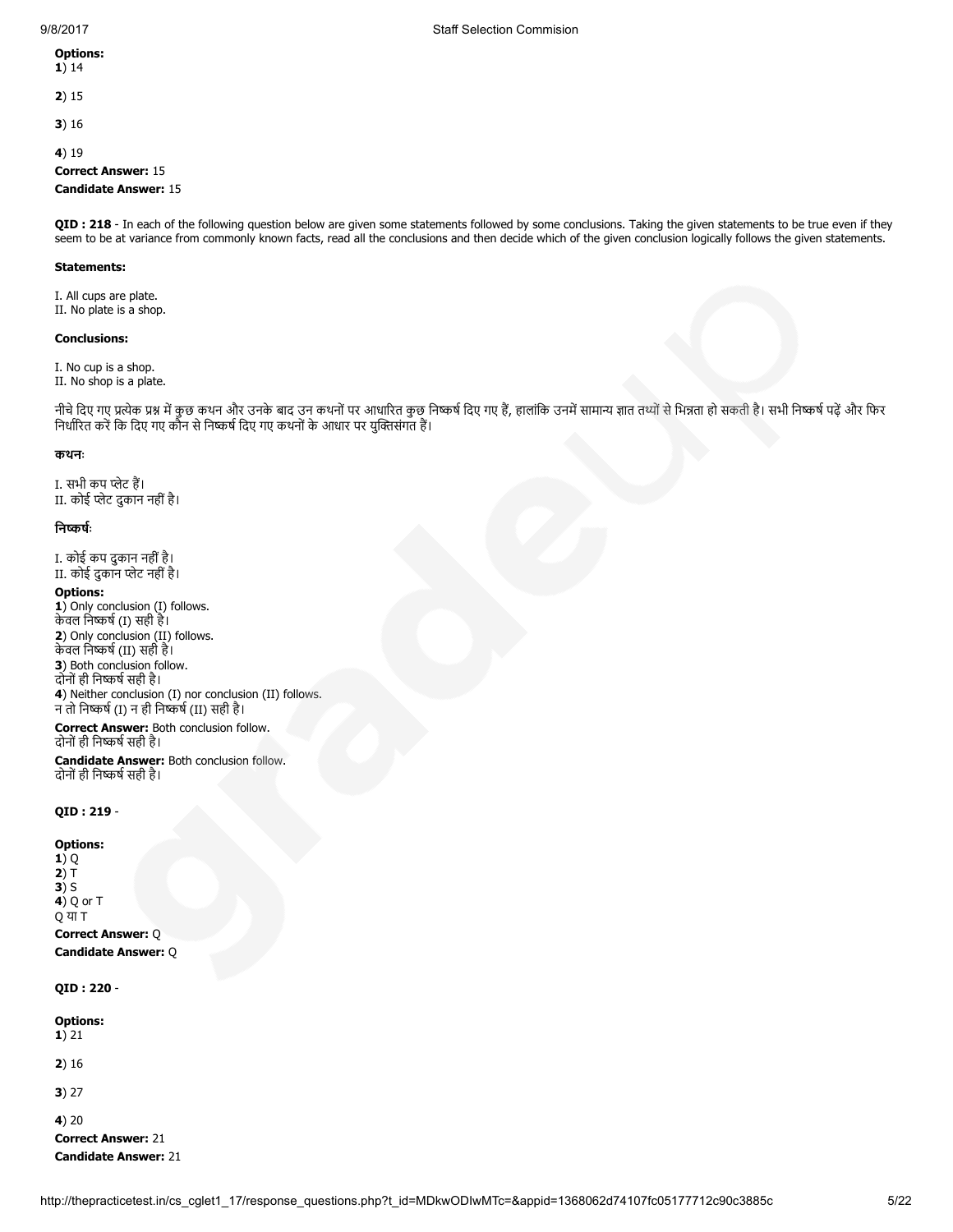| 9/8/2017                                                                                | <b>Staff Selection Commision</b> |
|-----------------------------------------------------------------------------------------|----------------------------------|
| QID: 221 -                                                                              |                                  |
| <b>Options:</b><br>1)                                                                   |                                  |
| 2)                                                                                      |                                  |
| 3)                                                                                      |                                  |
| 4)<br><b>Correct Answer:</b><br><b>Candidate Answer:</b>                                |                                  |
| QID: 222 -                                                                              |                                  |
| <b>Options:</b><br>1)                                                                   |                                  |
| 2)                                                                                      |                                  |
| 3)                                                                                      |                                  |
| 4)<br><b>Correct Answer:</b><br><b>Candidate Answer:</b>                                |                                  |
| QID: 223 -                                                                              |                                  |
| <b>Options:</b><br>1)                                                                   |                                  |
| 2)                                                                                      |                                  |
| 3)                                                                                      |                                  |
| 4)<br><b>Correct Answer:</b><br><b>Candidate Answer:</b>                                |                                  |
| QID: 224 -                                                                              |                                  |
| <b>Options:</b><br>1)                                                                   |                                  |
| 2)                                                                                      |                                  |
| 3)                                                                                      |                                  |
| 4)<br><b>Correct Answer:</b><br><b>Candidate Answer:</b>                                |                                  |
| QID: 225 -                                                                              |                                  |
| <b>Options:</b><br>1) 42, 03, 89, 13                                                    |                                  |
| 2) 11, 40, 65, 02                                                                       |                                  |
| 3) 04, 32, 96, 32                                                                       |                                  |
| 4) 30, 21, 77, 44<br>Correct Answer: 30, 21, 77, 44<br>Candidate Answer: 30, 21, 77, 44 |                                  |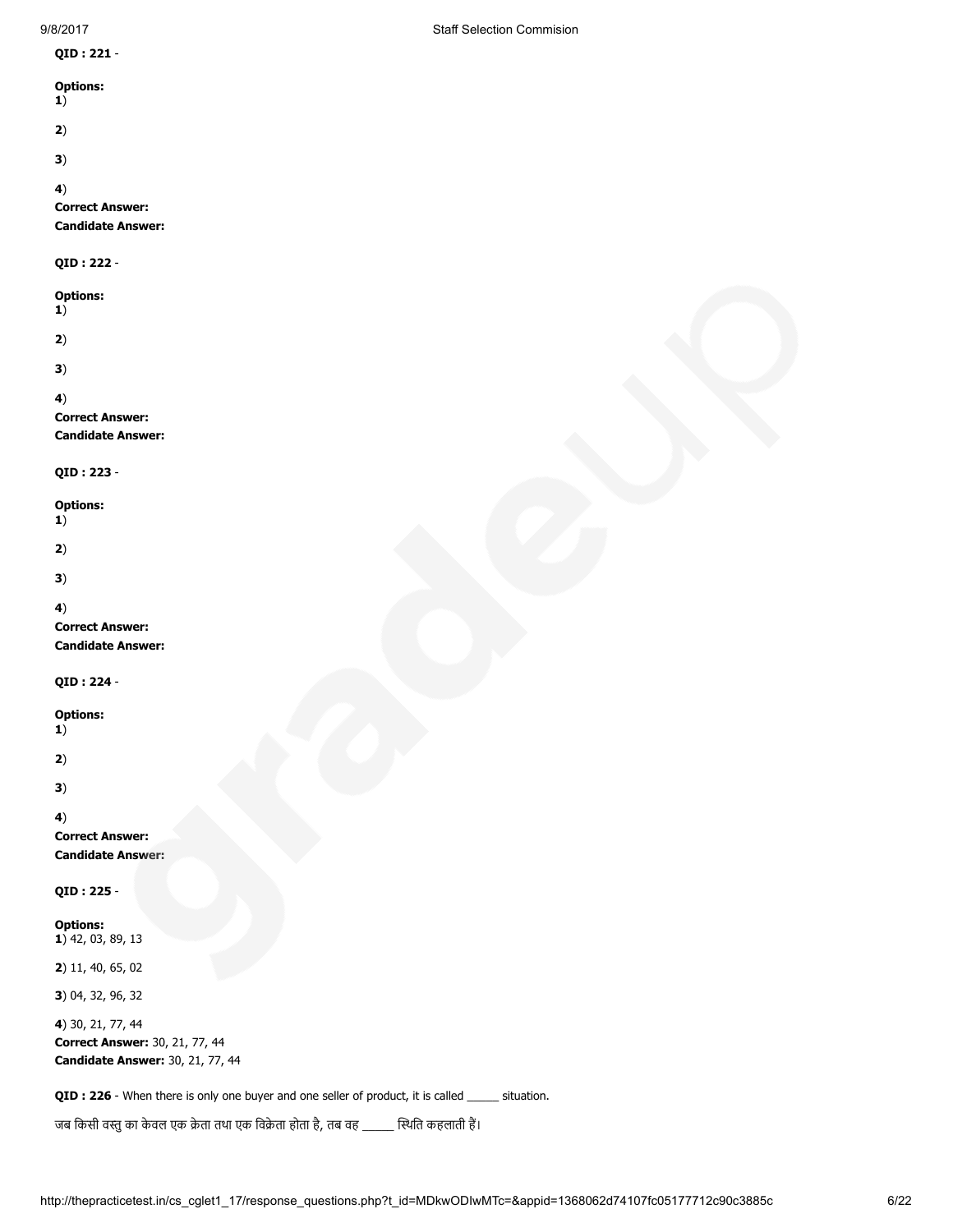9/8/2017 Staff Selection Commision

# Options:

1) Public monopoly जनता एकािधकार 2) Bilateral monopoly द्विपक्षीय एकाधिकार 3) Franchised monopoly िवशेष िवेता एकािधकार 4) Monopsony य का एकािधकार

#### Correct Answer: Bilateral monopoly द्विपक्षीय एकाधिकार

Candidate Answer: Bilateral monopoly द्विपक्षीय एकाधिकार

QID : 227 - Which among the following sponsors Regional Rural Banks (RRB'S)?

निम्नलिखित में से कौन क्षेत्रीय ग्रामीण बैंकों को प्रायोजित करता हैं?

#### Options:

1) Reserve Bank of India भारतीय रिज़र्व बैंक 2) Foreign Banks िवदेशी बक 3) National Commercial Banks राष्ट्रीय वाणिज्यिक बैंक 4) Co-Operative Banks सहकारी बैंक

Correct Answer: National Commercial Banks राष्ट्रीय वाणिज्यिक बैंक

Candidate Answer: Co-Operative Banks सहकारी बैंक

QID : 228 - Which of the following has the supreme command of the Indian Defence Forces?

निम्नलिखित में से किसके पास भारतीय सुरक्षा बलों पर सर्वोच्च कमान प्राप्त है?

#### Options:

1) Prime Minister of India भारत के धानमंी 2) Defence Minister of India भारत के रक्षा मंत्री 3) Council of Ministers of India भारतीय केंद्रीय मंत्रि परिषद 4) President of India भारत के रापित Correct Answer: President of India

भारत के राष्ट्रपति

Candidate Answer: President of India भारत के राष्ट्रपति

QID : 229 - Anti-defection law is given in which schedule of Indian constitution?

दल-बदल कानून भारतीय संविधान की किस अनुसूची में दिया गया है?

# Options:

1) Second Schedule दूसरी अनुसूची 2) Tenth Schedule दसवींअनुसूची 3) Third Schedule तीसरी अनुसूची 4) Fourth Schedule चौथी अनुसूची Correct Answer: Tenth Schedule दसवींअनुसूची Candidate Answer: [ NOT ANSWERED ]

QID : 230 - Who was the founder of Banaras Hindu University?

बनारस हिन्दू विश्वविद्यालय की स्थापना किसने की थी?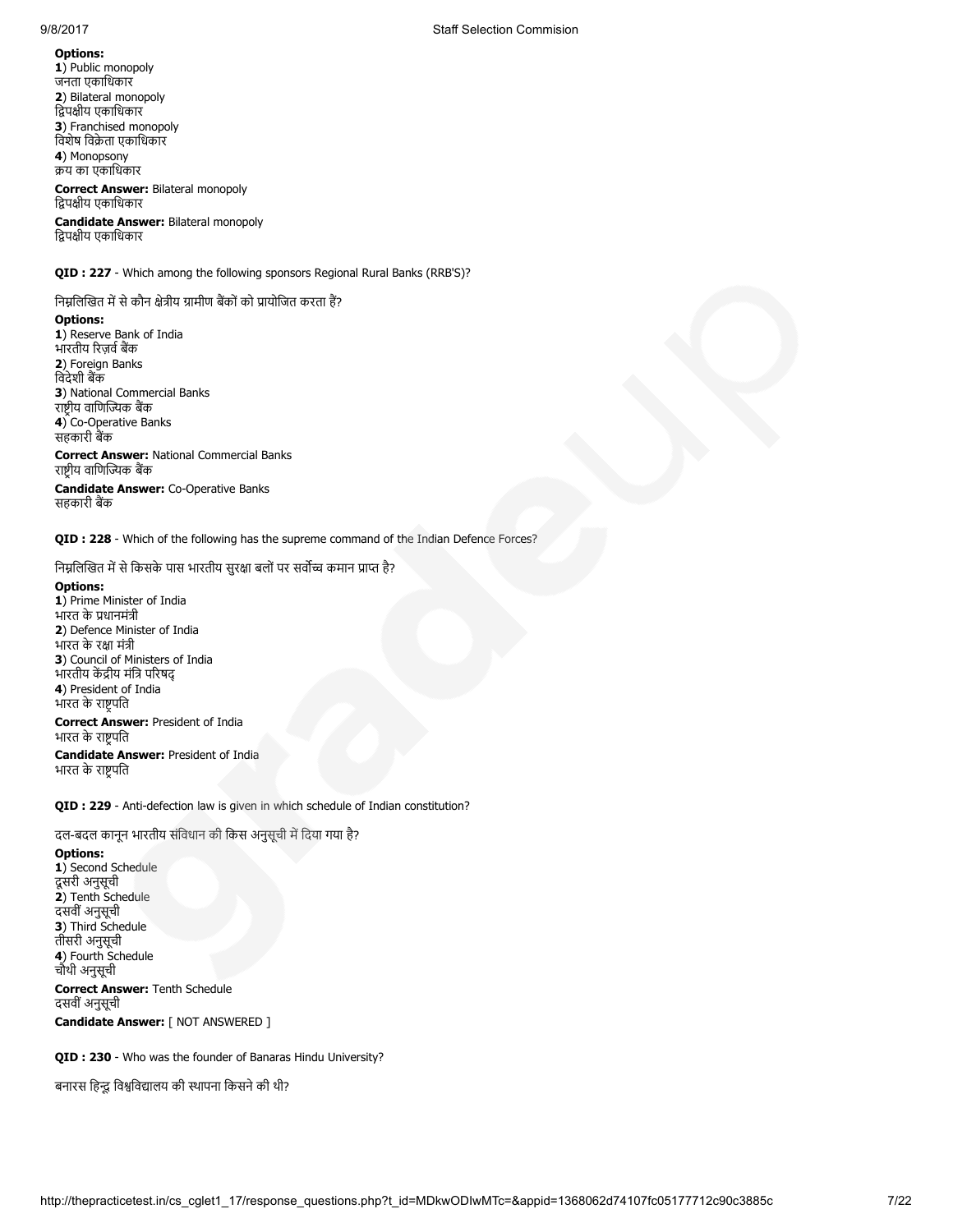1) Sukumar Dutt सुकुमार द 2) Madan Mohan Malvia मदन मोहन मालवीय 3) Dr. Rajendra Prasad डॉ. राजेन्द्र प्रसाद 4) Motilal Nehru मोतीलाल नेह

# Correct Answer: Madan Mohan Malvia मदन मोहन मालवीय

Candidate Answer: Madan Mohan Malvia मदन मोहन मालवीय

QID : 231 - The second Battle of Tarain was fought between

तराईन का द्वितीय युद्ध \_\_\_\_\_\_\_\_\_\_\_ के बीच लड़ा गया था।

#### Options:

1) Alexander and Porus सिकंदर तथा पोरस 2) Jai Chand and Mohammed Ghori जयचंद तथा मुहम्मद ग़ोरी 3) Akbar and Hemu अकबर तथा हेमू 4) Mohammed Ghori and Prithviraj Chauhan मुहम्मद ग़ोरी तथा पृथ्वीराज चौहान

Correct Answer: Mohammed Ghori and Prithviraj Chauhan मुहम्मद ग़ोरी तथा पृथ्वीराज चौहान

Candidate Answer: Mohammed Ghori and Prithviraj Chauhan मुहम्मद ग़ोरी तथा पृथ्वीराज चौहान

QID : 232 - Which of the following is the most abundant metal on Earth's crust?

निम्नलिखित में से कौन सा धातु पृथ्वी की भूपर्पटी में सबसे प्रचुर मात्रा में पाया जाता है?

Options: 1) Magnesium मैग्नीशियम 2) Iron लोहा 3) Copper ताँबा 4) Aluminium अल्यमीनियम Correct Answer: Aluminium अल्युमीनियम

Candidate Answer: Aluminium अल्युमीनियम

QID : 233 - Soil having high content of aluminum and iron oxide is also known as \_

अल्युमीनियम तथा आयरन ऑक्साइड के अत्यधिक मात्रा वाली मृदा को \_\_\_\_\_ भी कहते है।

### Options:

1) meadow soil चारागाह मृदा 2) pedalfer soil पेडलफर मृदा 3) chernozen soil चनजेम मृदा 4) podzol soil पॉडजॉल मृदा

Correct Answer: pedalfer soil पेडलफर मृदा

Candidate Answer: [ NOT ANSWERED ]

QID : 234 - Red rot is a disease caused to which of the following plant?

लाल सड़ांध (रेड रौट) बिमारी निम्नलिखित में से किस पौधे को होती है?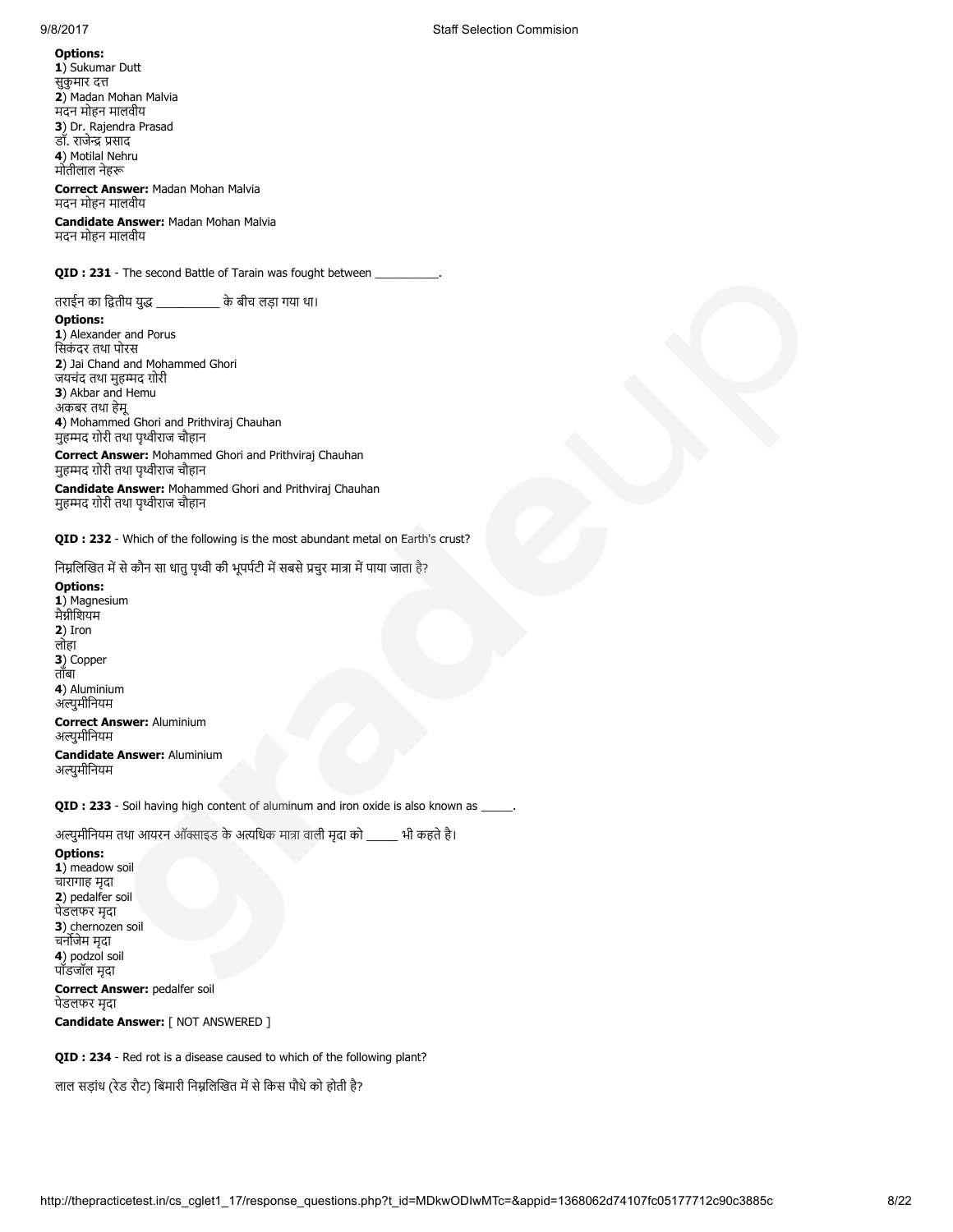### Options: 1) Paddy धान 2) Sugarcane गन्ना 3) Mustard सरसों 4) Wheat गेहूँ Correct Answer: Sugarcane गन्ना Candidate Answer: [ NOT ANSWERED ]

QID : 235 - Which among the following is not a connective tissue?

निम्नलिखित में से कौन एक संयोजी ऊतक नहीं है? Options: 1) Blood रक्त 2) Bone अस्थि 3) Skin चा 4) Cartilage स्रायु (अस्थि बंधान तंतु) Correct Answer: Skin चा Candidate Answer: Cartilage स्रायु (अस्थि बंधान तंतु)

QID : 236 - Which of the following micro-organism causes diseases like polio and chicken pox?

निम्नलिखित में से कौन से सूक्ष्मजीवी पोलियो तथा चेचक (चिकन पॉक्स) जैसी गंभीर बिमारियों के कारण है?

Options: 1) Bacteria बैक्टीरिया 2) Protozoa ोटोजोआ 3) Algae शैवाल 4) Virus िवषाणु Correct Answer: Virus िवषाणु Candidate Answer: Virus िवषाणु

QID : 237 - Convex mirror is generally used in

सामान्यतः उत्तल दर्पण का प्रयोग \_\_\_\_\_ में होता है।

Options: 1) solar cookers सौर चल्हा 2) opthalmoscope नेत्र अंतदर्शी 3) reflector for head light अंग्रदीप का प्रतिक्षेपक 4) rear view mirror पश्चदर्शी दर्पण

**Correct Answer: rear view mirror** पश्चदर्शी दर्पण

Candidate Answer: rear view mirror पश्चदर्शी दर्पण

QID : 238 - What is the SI unit of frequency?

आवृत्ति का एस. आई. मात्रक क्या है?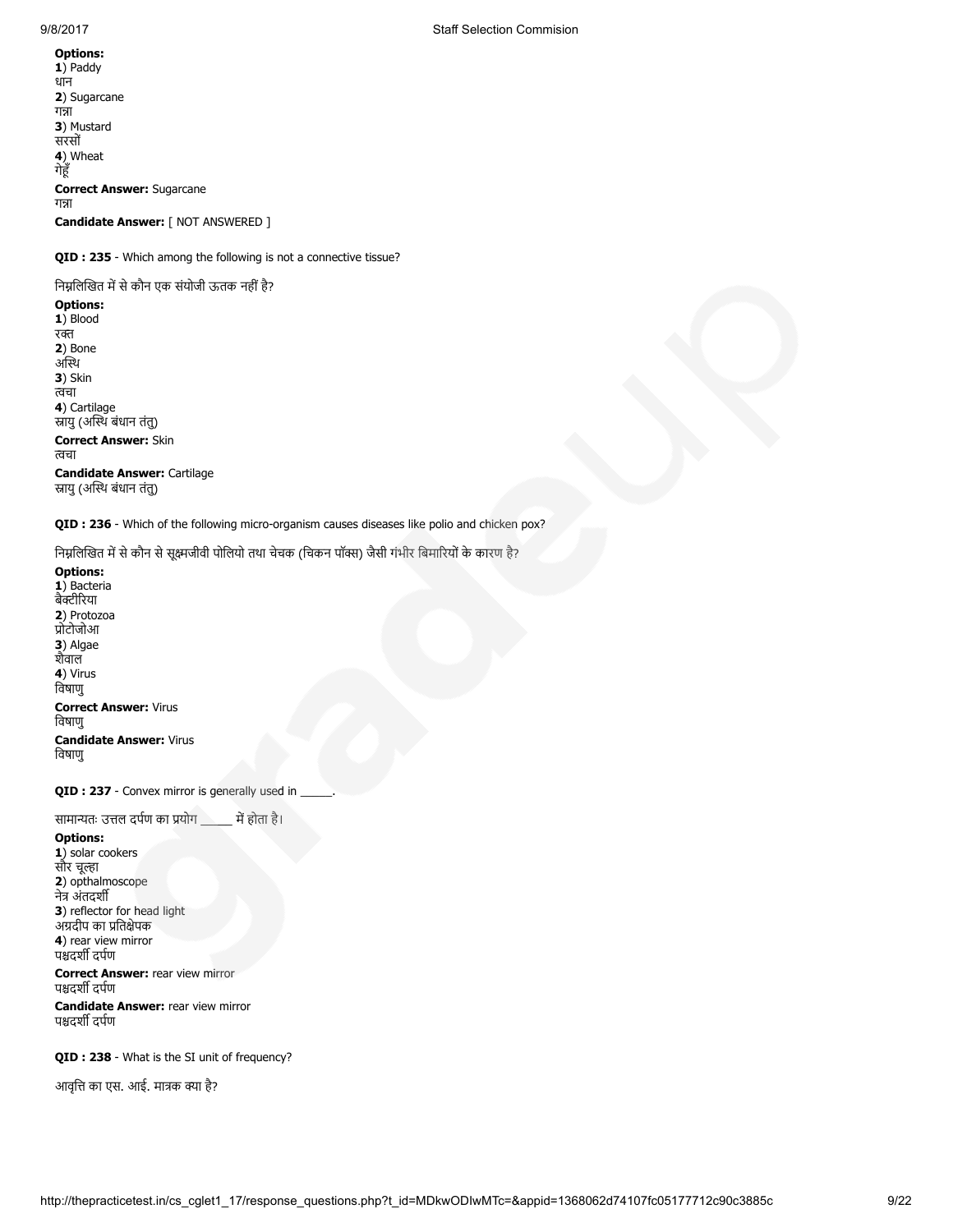1) Newton न्यूटन  $2)$  Watt वॉट 3) Farad फैरड 4) Hertz हट्ज़ Correct Answer: Hertz हट्ज़ Candidate Answer: Hertz हट्ज़

QID : 239 - Which among the following is a 'Modifier key'?

निम्नलिखित में से कौन सा एक 'संशोधक बटन (मॉडिफायर की)' है?

Options: 1) Control कन्ट्रोल 2) Shift िश 3) Alt आ 4) All options are correct सभी विकल्प सही हैं

Correct Answer: All options are correct सभी विकल्प सही हैं

Candidate Answer: All options are correct सभी विकल्प सही हैं

QID : 240 - Which of the following is an Inert Gas?

निम्नलिखित में से कौन सी एक निष्क्रिय गैस है?

Options: 1) Hydrogen

हाइडोजन 2) Nitrogen नाइटोजन 3) Oxygen ऑक्सीजन 4) Argon आगन Correct Answer: Argon आगन Candidate Answer: Argon आगन QID : 241 - Ozone is an \_\_\_\_\_\_ of oxygen. ओज़ोन ऑक्सीजन का एक \_\_\_\_\_\_\_ है।

Options: 1) Allotrope अपरूप 2) Isotope समथािनक 3) Isobar समभारक 4) Isotone समूटॉिनक

Correct Answer: Allotrope अपरूप

Candidate Answer: Allotrope अपरूप

QID : 242 - Red data book contains data of which of the following?

रेड डाटा बुक में, निम्नलिखित में से कौन-सा डाटा पाया जाता है?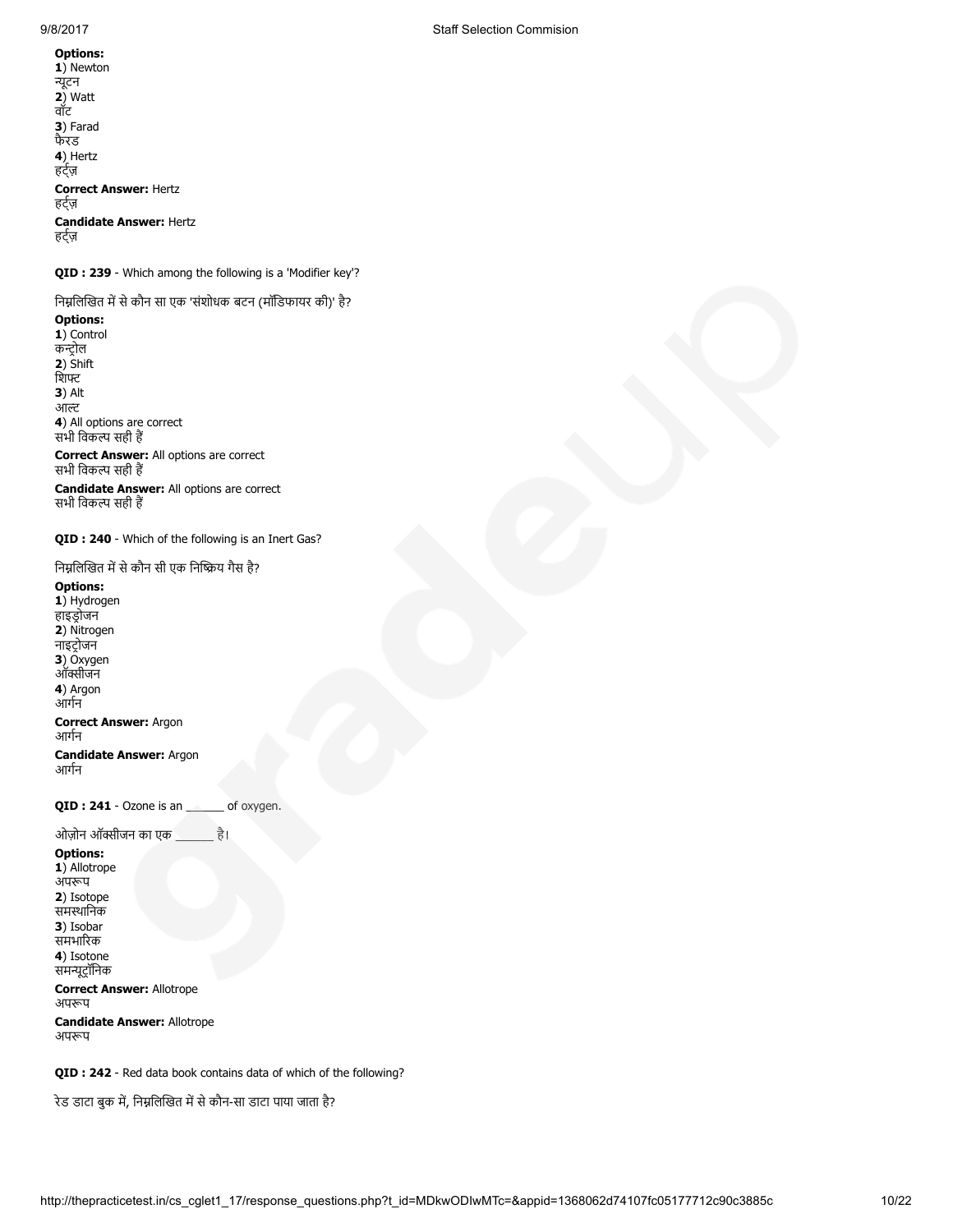1) All plant species सभी वनस्पति प्रजातियाँ 2) All animal species सभी जन्तु प्रजातियाँ 3) All endangered species सभी विलुप्तप्राय प्रजातियाँ 4) All extinct species सभी दुलभ जाितयाँ

### Correct Answer: All endangered species सभी विलुप्तप्राय प्रजातियाँ

Candidate Answer: All endangered species सभी विलुप्तप्राय प्रजातियाँ

QID : 243 - Union Cabinet approves amendments in M-SIPS to attract investment in electronics manufacturing. What is the full form of M-SIPS?

केन्द्रीय मंत्रिमंडल ने इलेक्ट्रॉनिक विनिर्माण में निवेश को आकर्षित करने के लिए (एम एस आएस) में बदलाव की मंजुरी दी है। एम. एस. आई. पी. एस. का असंक्षिप्त रूप क्या है?

#### Options:

1) Modified Sustainable Investment Package Scheme संशोिधत संधारणीय िनवेश संपुि योजना 2) Modified Special Information Package Scheme संशोधित विशिष्ट सूचना संपुष्टि योजना 3) Modified Special Incentive Package Scheme संशोधित विशिष्ट प्रोत्साहन संपुष्टि योजना 4) Modern Socialist Incentive Package Scheme आधुनिक समाजवादी प्रोत्साहन संपुष्टि योजना

Correct Answer: Modified Special Incentive Package Scheme संशोधित विशिष्ट प्रोत्साहन संपुष्टि योजना

Candidate Answer: Modified Sustainable Investment Package Scheme संशोिधत संधारणीय िनवेश संपुि योजना

QID : 244 - Who was the invertor of frozen foods?

जमे हुए भोजन की खोज किसने की थी?

#### Options:

1) Alfred Nobel अेड नोबेल 2) Clarence Birdseye क्लारेंस बर्ड्सऑय

3) Frank Whittle फ्रैंक व्हिटल 4) Ives McGaffey इवेस मैकगेफी

Correct Answer: Clarence Birdseye क्लारेंस बर्ड्सऑय

Candidate Answer: [ NOT ANSWERED ]

### QID : 245 -

Options: 1) 1-b, 2-c, 3-a

2) 1-c, 2-a, 3-b

3) 1-a, 2-c, 3-b

4) 1-c, 2-b, 3-a Correct Answer: 1-c, 2-a, 3-b Candidate Answer: 1-a, 2-c, 3-b

QID : 246 - The Mosque with "shaking minarets" is situated in which Indian city?

"झूलती मीनारों" वाली एक मस्जिद भारत के किस शहर में स्थित है?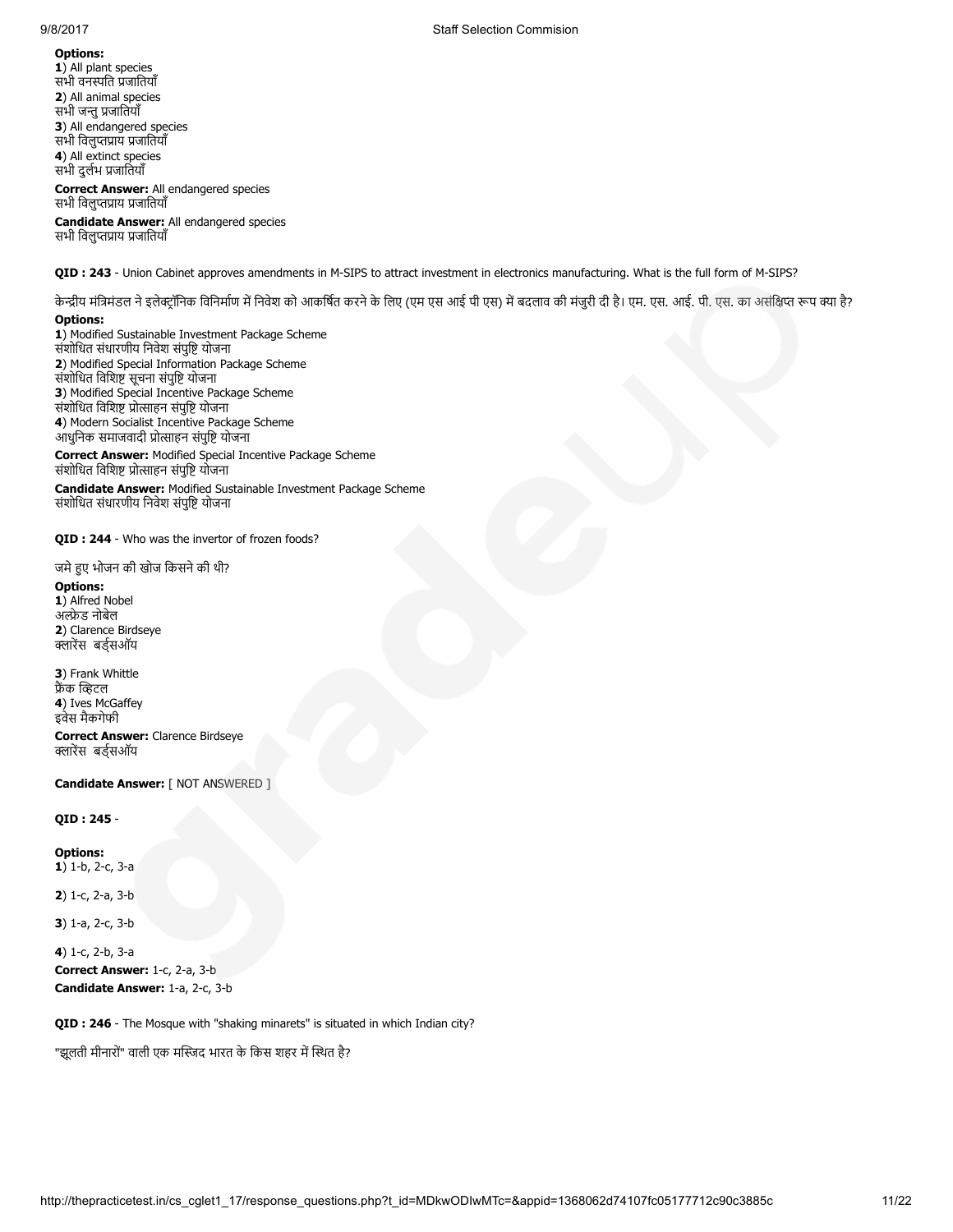1) Kanpur कानपुर 2) Ahmedabad अहमदाबाद 3) Jaipur जयपुर 4) Ranchi राँची Correct Answer: Ahmedabad अहमदाबाद Candidate Answer: [ NOT ANSWERED ]

QID : 247 - Who among the following was awarded with Padma Shri 2017 in the field of 'Culinary'?

निम्नलिखित में से किसे 'पाकशाला संबंधी' क्षेत्र में 2017 के पद्म श्री पुरस्कार से सम्मानित किया गया है?

Options: 1) Sanjeev Kapoor संजीव कपूर 2) Vikas Khanna विकास खन्ना 3) Ranveer Brar रणवीर बराड़ 4) Kunal Kapur कुणाल कपुर Correct Answer: Sanjeev Kapoor संजीव कपूर Candidate Answer: [ NOT ANSWERED ]

QID : 248 - 'The World Outside My Window' is written by which author?

'द वर्ल्ड आउट्साइड माइ विंडो' किस लेखक द्वारा लिखी गई है?

Options: 1) Emily Bronte एमिली ब्रोंटे 2) Ruskin Bond रस्किन बॉण्ड 3) I. Jan Austen आई. जेन आन 4) Henry Fielding हेनरी फ़ील्डिंग

Correct Answer: Ruskin Bond रस्किन बॉण्ड Candidate Answer: [ NOT ANSWERED ]

QID : 249 - Due to incresed weapon launching missions of North Korea, which country has launched a spy satellite to monitor it?

उत्तरी कोरिया के बढ़ते अस्त्र प्रक्षेपणों के कारण किस देश ने उस पर निगरानी रखने के लिए जासूसी उपग्रह का प्रक्षेपण किया है?

Options: 1) South Korea दिणी कोरया 2) USA संयुक्त राज्य अमेरिका 3) China चीन 4) Japan जापान Correct Answer: Japan जापान Candidate Answer: [ NOT ANSWERED ]

QID : 250 - With which of the following country, India has a land dispute near Tawang?

तवांग के पास भारत का भूमि विवाद निम्नलिखित में से किस देश के साथ है?

Options: 1) Pakistan पाकिस्तान 2) China चीन 3) Afghanistan अफ़ग़ानिस्तान 4) Bangladesh बांग्लादेश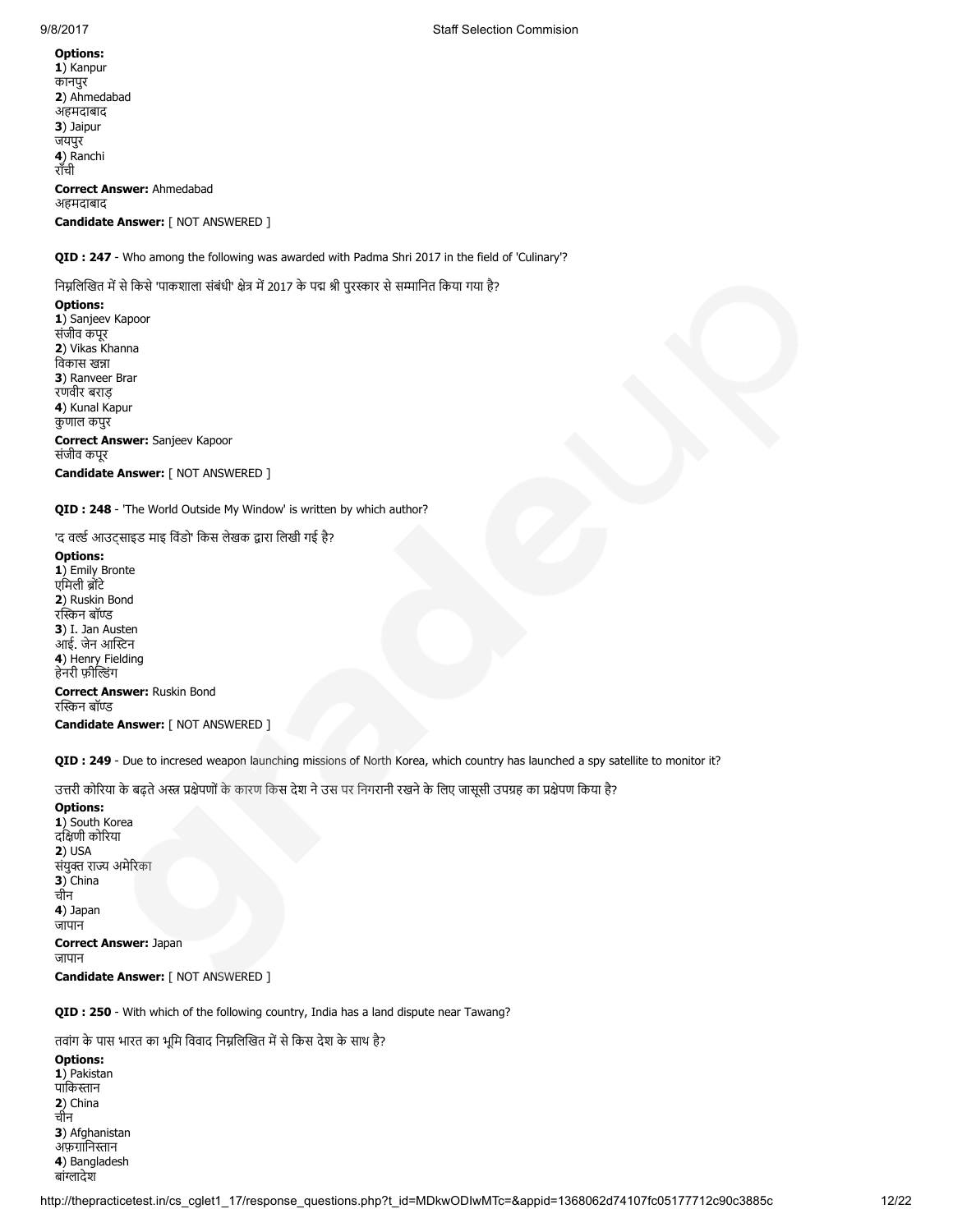Correct Answer: China चीन Candidate Answer: [ NOT ANSWERED ]

QID : 251 - How many times the keys of a typewriter have to be pressed in order to write numbers from 121 to 1346?

121 से 1346 तक की संख्याएँ लिखने के लिए एक टाइपराइटर के बटनों को कितनी बार दबाया जाएगा?

Options: 1) 3675

2) 4018

3) 4021

4) 4025

Correct Answer: 4025 Candidate Answer: [ NOT ANSWERED ]

QID: 252 - Sandy and Mandy do (8/13)<sup>th</sup> part of a work and the rest of the work was completed by Andy. If Sandy, Mandy and Andy take the same work for Rs 2600, then what is the share (in Rs) of Andy?

सैंडी तथा मैंडी एक कार्य का (8/13) वां भाग को पूरा करते हैं तथा शेष कार्य ऐडी के द्वारा पूरा जिया जाता है। यदि सेंडी, मेंडी तथा ऐंडी उसी कार्य को 2600 रु. में लेते हैं, तो ऐंडी का हिस्सा (रु. में) कितना होगा?

#### Options:

1) 1600 2) 1400 3) 800

4) 1000

Correct Answer: 1000

#### Candidate Answer: 1000

QID : 253 - A solid cone of height 24 cm and radius of its base 8 cm is melted to form a solid cylinder of radius 6 cm and height 6 cm. In the whole process what percent of material is wasted?

एक ठोस शंकु जिसकी ऊँचाई 24 से.मी. तथा आधार की त्रिज्या 8 से.मी. है, को पिघलाकर 6 से.मी. त्रिज्या तथा 6 से.मी. ऊँचाई का एक ठोस बेलन बनाया जाता है। इस पूरे प्रकरण में कितना प्रतिशत पदार्थ व्यर्थ हुआ है?

# Options:

1) 48.5 2) 37.5 3) 57.8 4) 64

Correct Answer: 57.8 Candidate Answer: [ NOT ANSWERED ]

QID : 254 - If two successive discounts of 20% and 30% are given, then what is the net discount (in %)?

यदि 20% तथा 30% की दो क्रमिक छूट दी जाती हैं, तो निवल (नेट) छूट (% में) कितनी होगी?

Options: 1) 40 2) 44 3) 56 4) 60 Correct Answer: 44 Candidate Answer: 44

QID: 255 - In what ratio sugar at Rs 30/kg should be mixed with sugar at Rs 45/kg so that on selling the mixture at Rs 42/kg there is a profit of 20%?

30 रु. प्रति कि.ग्रा. की चीनी को 45 रु. प्रति कि.ग्रा. की चीनी के साथ किस अनुपात में मिलाया जाए, जिससे इस मिश्रण को 42 रु. प्रति कि.ग्रा. में बेचने पर 20% का लाभ हो?

```
Options:
1) 2:12) 2 : 33) 5 : 2
4)3:7Correct Answer: 2 : 1
Candidate Answer: 2 : 1
```
QID : 256 - Average of 11 numbers is 7. If every number is doubled, then what will be the new average of the numbers?

11 संख्याओं की औसत 7 है। यदि प्रत्येक संख्या दुगुनी हो जाए, तो संख्याओं की नया औसत क्या होगी?

http://thepracticetest.in/cs\_cglet1\_17/response\_questions.php?t\_id=MDkwODIwMTc=&appid=1368062d74107fc05177712c90c3885c 13/22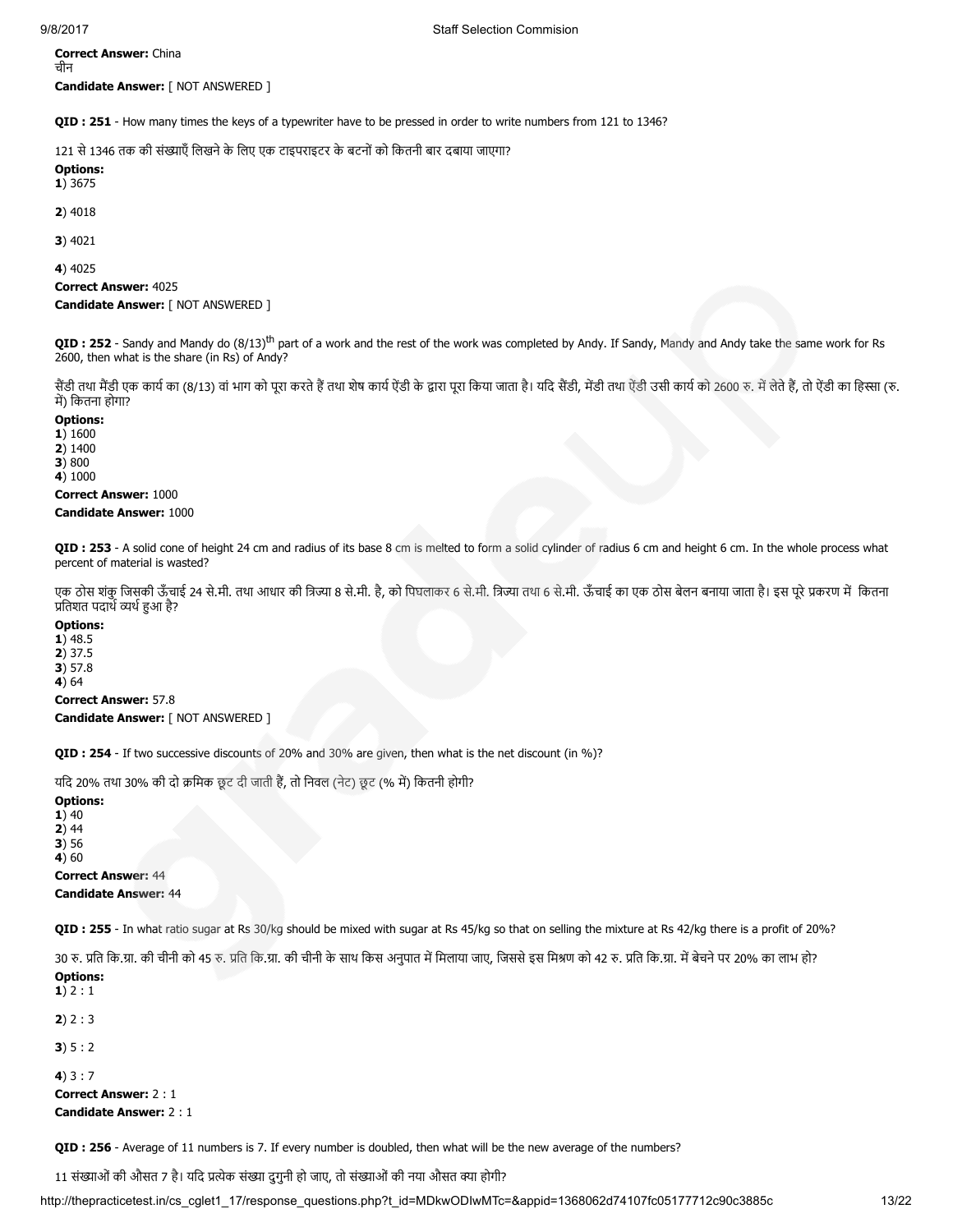1) 3.5 2) 7 3) 10.5 4) 14

# Correct Answer: 14

# Candidate Answer: 14

QID : 257 - A trader sold an article at profit of 20%. Had he bought that article at 60% less price and sold it at Rs 90 less, then he would have gained 50%. What is the value (in Rs) of cost price?

एक व्यापारी एक वस्तु को 20% के लाभ पर बेचता है। यदि वह उस वस्तु को 60% कम दाम पर बरीदा है तथा 90 रु. कम पर बेचता है, तो उसे 50% लाभ होता है। क्रय मूल्य का मान (रु. में) िकतना है?

#### Options:

1) 150 2) 200 3) 250 4) 300

Correct Answer: 150

# Candidate Answer: 150

QID : 258 - Amit donated 20% of his income to a school and deposited 20% of the remainder in his bank. If he is having Rs 12800 now, then what is the income (in Rs) of Amit?

अमित अपनी आय का 20% स्कूल को दान में दे देता है तथा शेष का 20% अपने बैंक में जमा कर देता है। यदि उसके पास अब 12800 रु. बचे हैं, तो अमित की आय (रु. में) कितनी है?

#### Options:

1) 18000

2) 20000

3) 24000

4) 32000

Correct Answer: 20000

#### Candidate Answer: 20000

QID : 259 - Two trains are moving in the opposite directions at speed of 43 km/h and 51 km/h respectively. The time taken by the slower train to cross a man sitting in the faster train is 9 seconds. What is the length (in metres) of the slower train?

दो रेलगाड़ियाँ क्रमशः 43 कि.मी. प्रति घंटा तथा 51 कि.मी. प्रति घंटा की गति से विपरीत दिशा में चल रही हैं। धीमी गति वाली रेलगाड़ी मान वाली रेलगाड़ी में बैठे व्यक्ति को पार करने में 9 सेकंड लगते हैं। धीमी गति वाली रेलगाड़ी की लम्बाई (मीटर में) कितनी है?

# Options:

1) 235 2) 338.4

3) 470

4) 940

Correct Answer: 235

Candidate Answer: 235

QID : 260 - A certain sum of money amounts to Rs 918 in 2 years and Rs 969 in 3.5 years at simple interest. What is the rate of interest (in %)?

एक निश्चित राशि साधारण ब्याज की दर से दो वर्षों में 918 रु. तथा 3.5 वर्षों में 969 रु. हो जाती है। ब्याज की दर (% में) क्या है?

Options:

1) 4

2) 5

3) 6

4) 8

Correct Answer: 4 Candidate Answer: 4

**QID : 261** - If  $4^{(x+y)} = 256$  and  $(256)^{(x-y)} = 4$ , then what is the value of x and y?

यदि 4<sup>(x+y)</sup> = 256 तथा (256)<sup>(x-y)</sup> = 4, तो x तथा y का मान क्या होगा?

Options:

1) 17/8, 15/8 2) 17/4, 15/4 3) 9/17, 15/17 4) 8/17, 8/15 Correct Answer: 17/8, 15/8 Candidate Answer: 17/8, 15/8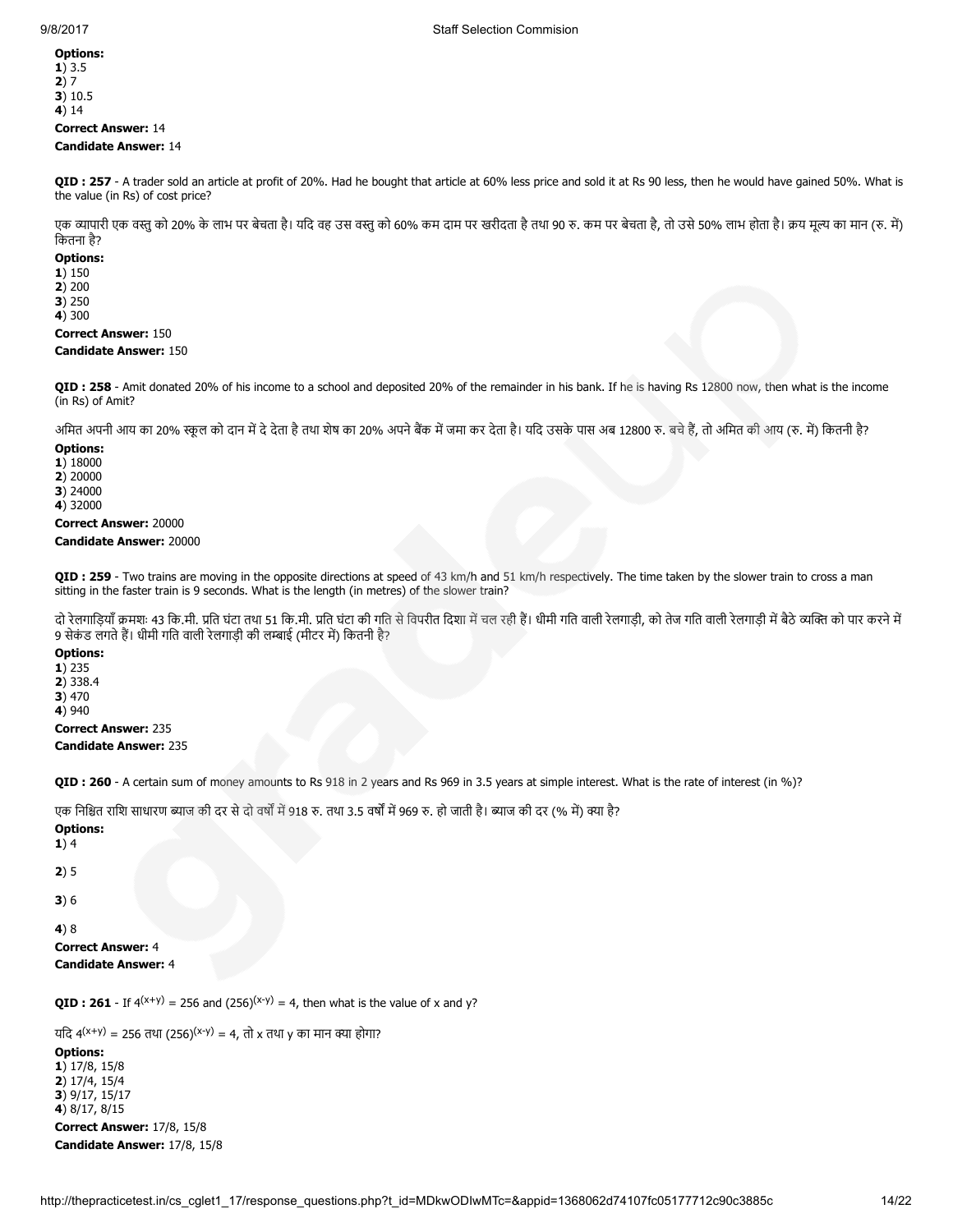#### 9/8/2017 Staff Selection Commision

**QID**: 262 - If the expression  $px^3 - qx^2 - 7x - 6$  is completely divisible by  $x^2 - x - 6$ , then what is the value of p and q respectively?

यदि व्यंजक px<sup>3</sup> – qx<sup>2</sup> – 7x – 6, (x<sup>2</sup> – x – 6) से पूर्णतः विभाजित होता है, तो क्रमशः p तथा q का मान क्या है?

Options: 1) 0, 1 2) 1, 0 3) 2, 1 4) 1, 2 Correct Answer: 1, 0 Candidate Answer: [ NOT ANSWERED ]

**QID**: **263** - If the expression  $px^3 - 2x^2 - qx + 18$  is completely divisible by  $(x^2 - 9)$ , then what is the ratio between p and q respectively?

यदि व्यंजक px $^3$  – 2x<sup>2</sup> – qx + 18, (x<sup>2</sup> – 9) से पूर्णतः विभाजित है, तो क्रमशः p तथा q के बीच का अनुपात क्या होगा?

# Options:

1) 1:9 2) 1:3 3) 3:1

 $4)9:1$ 

# Correct Answer: 1:9

Candidate Answer: 1:9

#### QID : 264 -

Options:

1) 1875

2) 2525

3) 2530

4) 3120

Correct Answer: 2525

# Candidate Answer: 2525

QID : 265 - In triangle ABC, ∠ABC = 90°. BP is drawn perpendicular to AC. If ∠BAP = 50°, then what is the value (in degrees) of ∠PBC?

त्रिभुज ABC में, ∠ABC = 90° है। BP, AC पर लम्ब खींचा गया है। यदि ∠BAP = 50°, तो ∠PBC का मान (डिग्री में) क्या होगा?

# Options: 1) 30  $2)45$ 3) 50 4) 60

Correct Answer: 50 Candidate Answer: 50

QID : 266 - In triangle PQR, the sides PQ and PR are produced to A and B respectively. The bisectors of ∠AQR and ∠BRQ intersect at point O. If ∠QOR = 50°, then what is the value (in degrees) of ∠QPR?

त्रिभुज PQR में, भुजा PQ तथा PR को क्रमशः A तथा B तक बढ़ाया जाता है। ∠AQR तथा ∠BRQ का द्विभाजक बिंदु O पर प्रतिच्छेद करता है। यदि ∠QOR = 50°, तो ∠QPR का मान (डिग्री में) ा होगा?

# Options:

1) 50 2) 60 3) 80

4) 100 Correct Answer: 80

Candidate Answer: 80

# QID : 267 -

Options:  $1) 20$ 

2) 28

3) 33

4) 36 Correct Answer: 33 Candidate Answer: [ NOT ANSWERED ]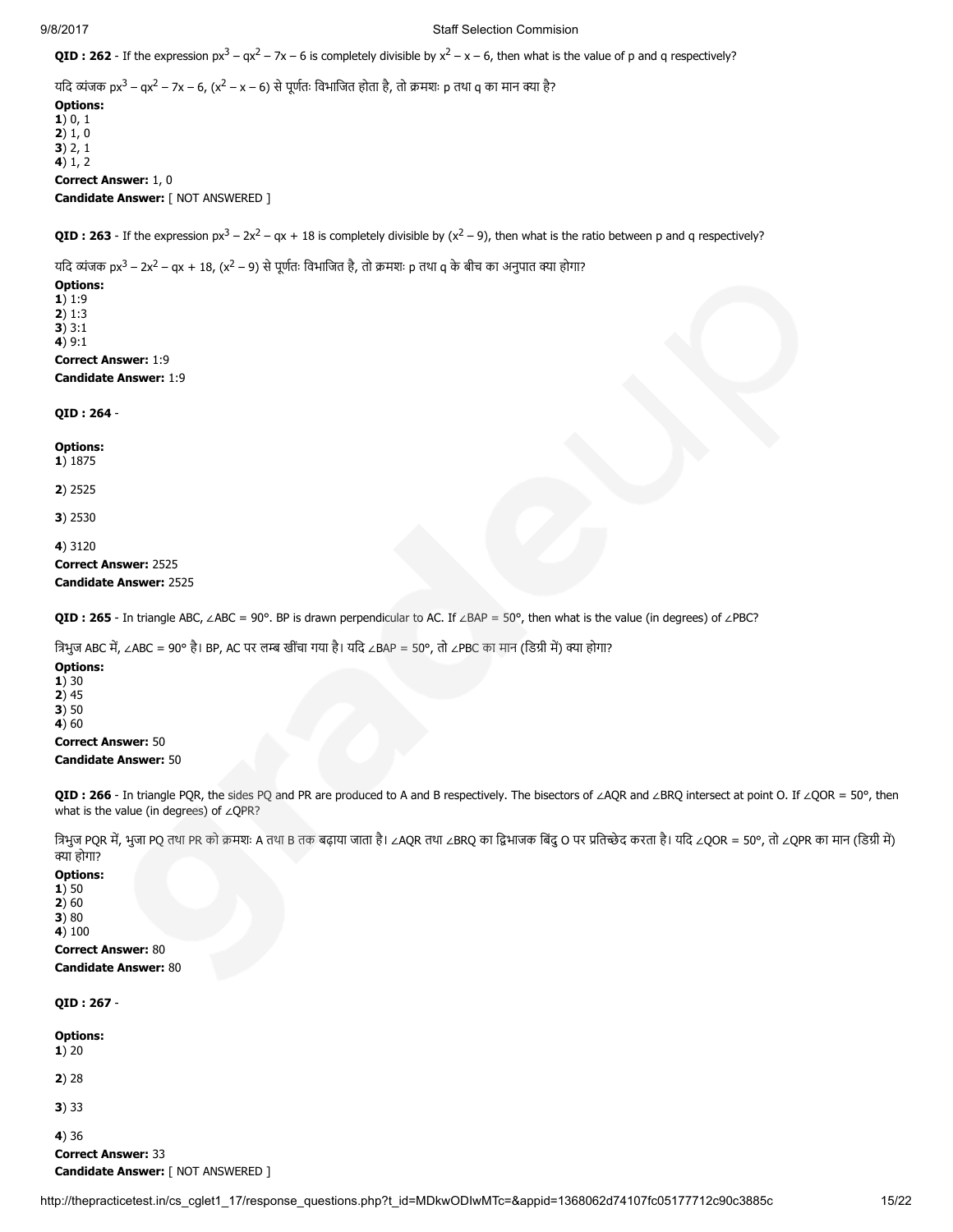### QID : 268 -

# Options:

1) 134.5

2) 148

3) 166.15

# 4) 180

Correct Answer: 166.15 Candidate Answer: [ NOT ANSWERED ]

# QID : 269 -

Options:  $1)$  sin A

2) cos A/2

 $3) cos<sup>2</sup> A$ 

4) 2 sin A/2 Correct Answer: sin A Candidate Answer: sin A

# QID : 270 -

Options: 1) sec  $A + \tan A$ 

2) sin A cos A

3)  $(1 - \sin A)/(1 + \sin A)$ 

```
4) (1 - \cos A)/(1 + \cos A)Correct Answer: (1 - \sin A)/(1 + \sin A)Candidate Answer: (1 - \sin A)/(1 + \sin A)
```

```
QID : 271 - What is the simplified value of (\csc^4 A - \cot^2 A) - (\cot^4 A + \csc^2 A)?
```
(cosec<sup>4</sup> A – cot<sup>2</sup> A) – (cot<sup>4</sup> A + cosec<sup>2</sup> A) का सरलीकृत मान क्या है? Options:  $1)0$ 2) 5 3) 6

4) 9 Correct Answer: 0 Candidate Answer: 0

QID : 272 -

What is the percentage increase in the number of audience in Screen 1 from second show to third show?

पर्दे 1 पर दूसरे कार्यक्रम से तीसरे कार्यक्रम के लिए दर्शकों की संख्या में कितने प्रतिशत की वृद्धि हुई है?

Options: 1) 50 2) 100 3) 120 4) 150 Correct Answer: 100 Candidate Answer: 100

# QID : 273 -

For the second show the number of audience in Screen 3 is how much more than the number of audience in Screen 1 ?

दूसरे कार्यक्रम के लिए पर्दे 1 पर बैठे दर्शकों की संख्या पर्दे 3 पर बैठे दर्शकों की संख्या से कितनी अधिक है?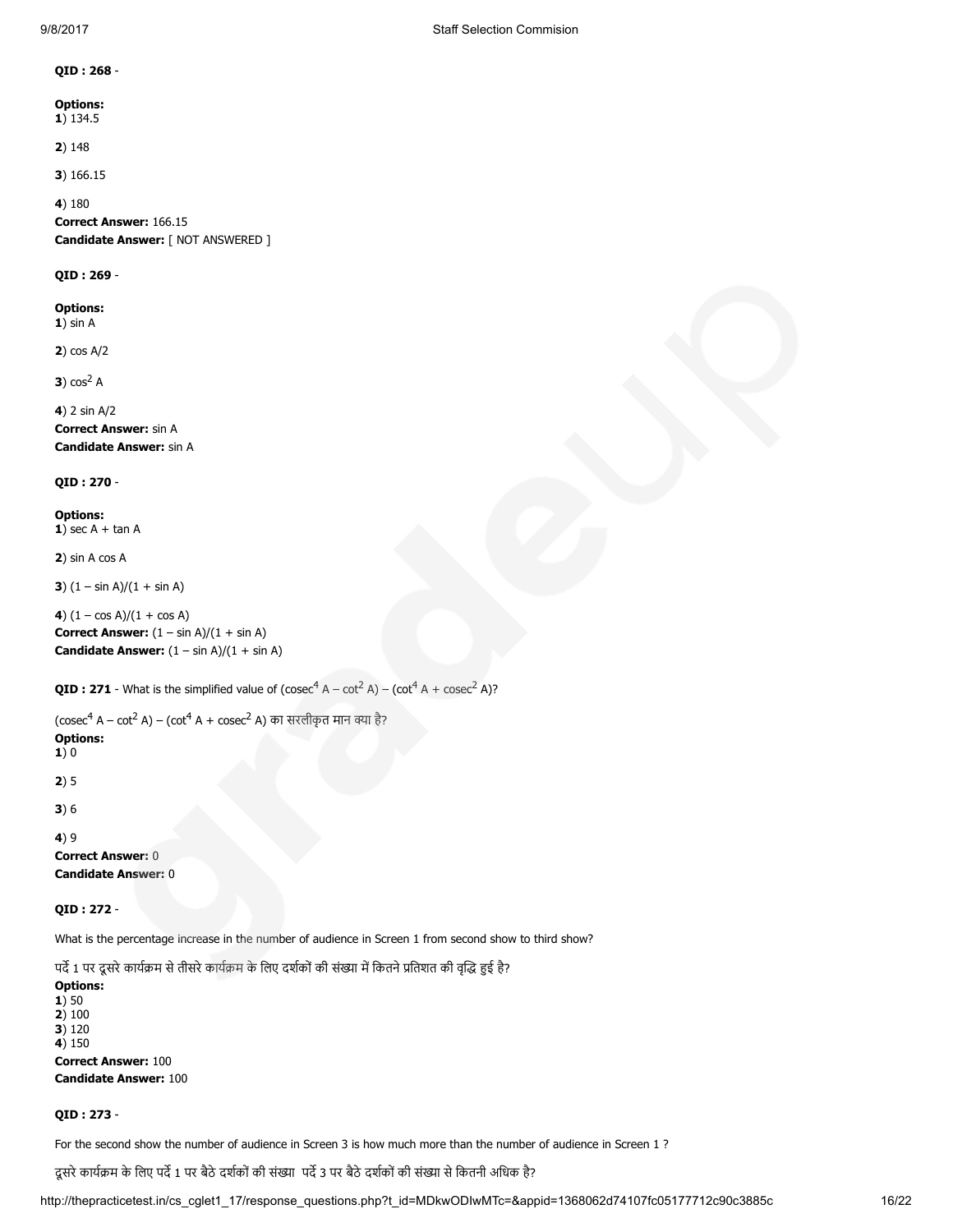Options: 1) 500 2) 350 3) 400 4) 450 Correct Answer: 400 Candidate Answer: 400

## QID : 274 -

What is the percentage increase in the total number of audience from second show to third show?

दूसरे कार्यक्रम से तीसरे कार्यक्रम के लिए कुल दर्शकों की संख्या में कितने प्रतिशत की वृद्धि हुई है?

# Options:

1) 20.69

2) 25.13

3) 22.24

4) 18.15 Correct Answer: 20.69

Candidate Answer: 20.69

#### QID : 275 -

If the tickets for Screen 1, Screen 2 and Screen 3 are Rs 350, Rs 300 and Rs 250 respectively, then which screen has the maximum total revenue for three shows?

यदि पर्दे 1, 2 तथा 3 के लिए टिकटों का मूल्य क्रमशः 350 रु., 300 रु. तथा 250 रु. है, तो तीनों कार्यक्रमों के लिए किस पर्दे की कुल कमाई सर्वाधिक है?

Options: 1) Screen 1

पर्दा 1 2) Screen 1 and Screen 3 पर्दा १ तथा पर्दा ३ 3) Screen 2 पर्दा २ 4) Screen 3 पर्दा 3 Correct Answer: Screen 3 पर्दा 3 Candidate Answer: Screen 3 पर्दा 3

QID : 276 - In the following question, some part of the sentence may have errors. Find out which part of the sentence has an error and select the appropriate option. If a sentence is free from error, select 'No Error'.

My brother finds it difficult  $(1)$ / to pass away the time  $(2)$ / at our grandparent's house.  $(3)$ / No Error  $(4)$ 

Options: 1) 1 2) 2 3) 3 4) 4 Correct Answer: 2 Candidate Answer: 2

QID : 277 - In the following question, some part of the sentence may have errors. Find out which part of the sentence has an error and select the appropriate option. If a sentence is free from error, select 'No Error'.

No sooner had he finished (1)/ his morning walk (2)/ when it began to rain. (3)/ No Error (4)

Options: 1) 1  $2) 2$ 3) 3 4) 4 Correct Answer: 3 Candidate Answer: 3

QID : 278 - In the following question, the sentence given with blank to be filled in with an appropriate word. Select the correct alternative out of the four and indicate it by selecting the appropriate option.

#### \_\_\_\_\_ you work hard, you cannot succeed.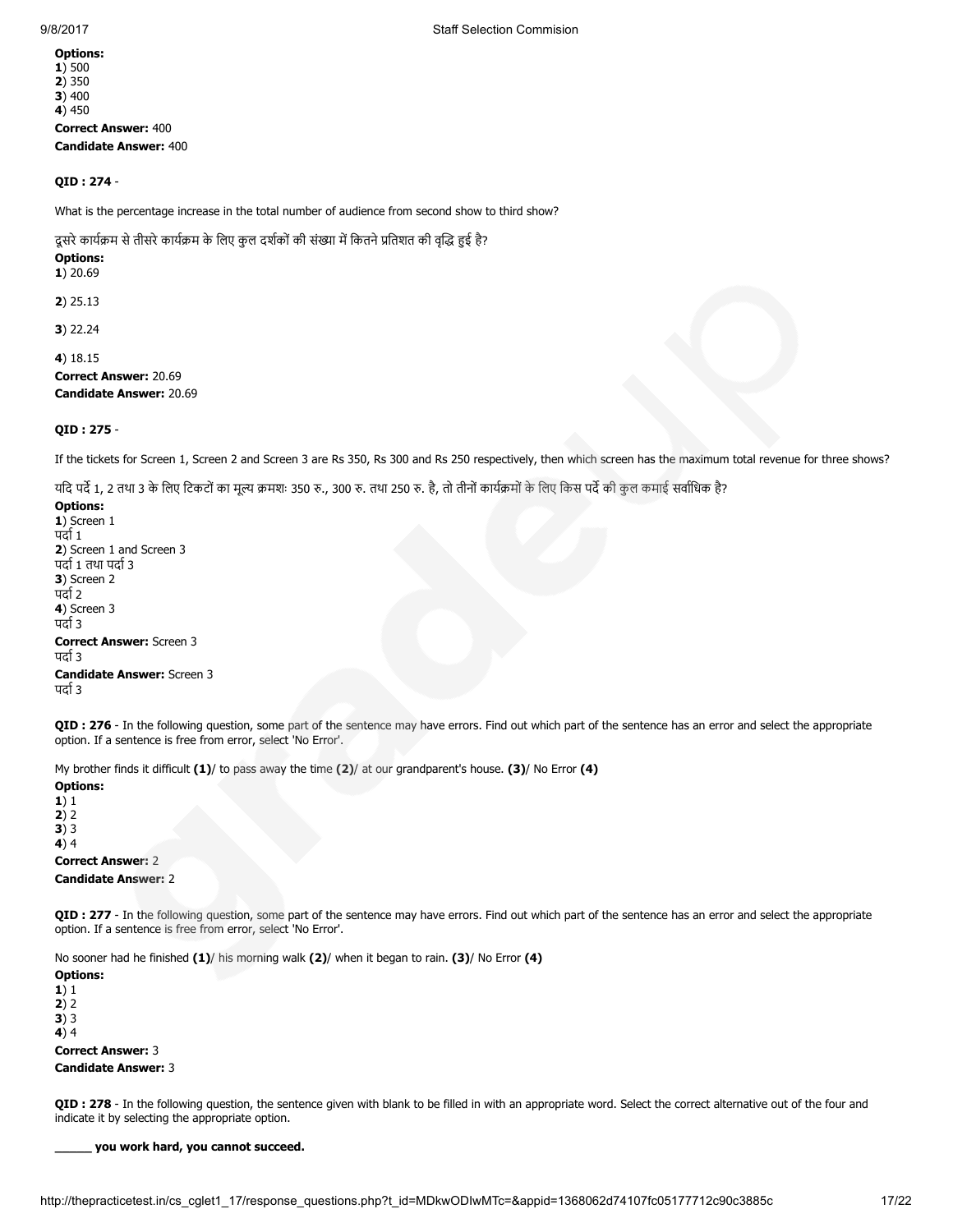1) If 2) Till 3) Until 4) Unless Correct Answer: Unless

Candidate Answer: Unless

QID : 279 - In the following question, the sentence given with blank to be filled in with an appropriate word. Select the correct alternative out of the four and indicate it by selecting the appropriate option.

# Corruption is a standing hindrance \_\_\_\_\_ the nation's development.

Options: 1) of 2) over 3) to 4) upon

Correct Answer: to Candidate Answer: to

QID : 280 - In the following question, out of the four alternatives, select the word similar in meaning to the word given.

# Lethargy

# Options:

1) Activity 2) Drowsy

3) Modest

4) Pleasure

Correct Answer: Drowsy Candidate Answer: Drowsy

QID : 281 - In the following question, out of the four alternatives, select the word similar in meaning to the word given.

# Hoodwink

Options:

- 1) Defraud 2) Illicit
- 3) Secret
- 4) Stare

Correct Answer: Defraud

# Candidate Answer: Defraud

QID : 282 - In the following question, out of the four alternatives, select the word opposite in meaning to the word given.

# Multifaceted

Options:

- 1) Adroit 2) Handy
- 3) Pliable

4) Simple

Correct Answer: Simple

Candidate Answer: Simple

QID : 283 - In the following question, out of the four alternatives, select the word opposite in meaning to the word given.

# Trepidation

Options: 1) Bold 2) Calm 3) Fear 4) Violent Correct Answer: Calm Candidate Answer: [ NOT ANSWERED ]

QID : 284 - In the following question, out of the four alternatives, select the alternative which best expresses the meaning of the idiom/phrase.

#### Kick the bucket

Options:

1) Loose temper 2) To delay a little longer

3) To die

4) To meet with an accident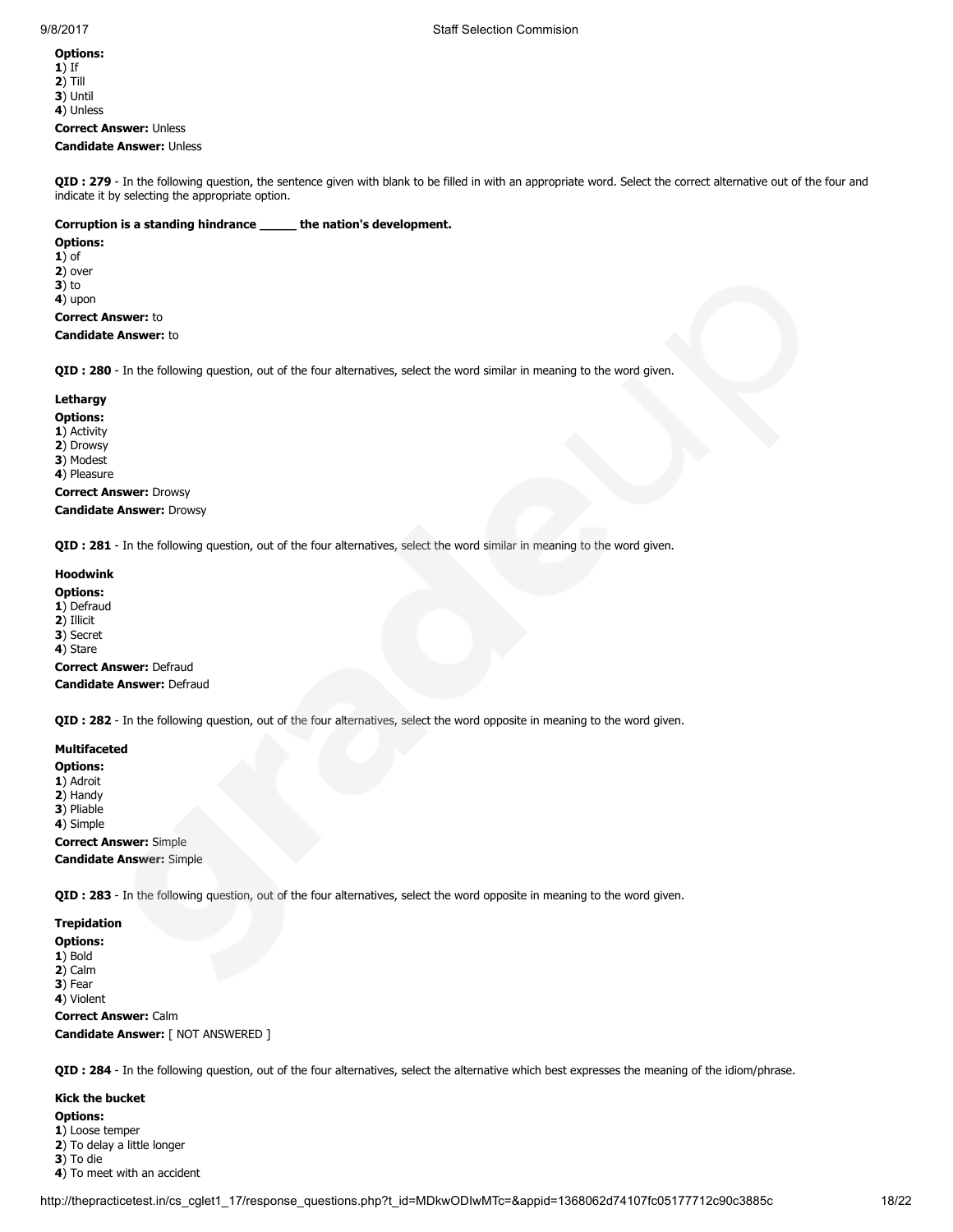## Correct Answer: To die Candidate Answer: To meet with an accident

QID : 285 - In the following question, out of the four alternatives, select the alternative which best expresses the meaning of the idiom/phrase.

# An axe to grind

Options: 1) To act bravely 2) To act like a fool 3) To have a selfish motive 4) To take risk Correct Answer: To have a selfish motive Candidate Answer: To have a selfish motive

QID : 286 - Improve the bracketed part of the sentence.

We (are looking forward for) a positive response from you. Options:

1) are looking forward to 2) have been looking forward at 3) should look forward at 4) No improvement Correct Answer: are looking forward to Candidate Answer: No improvement

QID : 287 - Improve the bracketed part of the sentence.

He (promised to mend) his ways.

Options:

1) had a promised to mending

2) promised for mending

3) was promised of mending

4) No improvement

Correct Answer: No improvement Candidate Answer: promised for mending

QID : 288 - In the following question, out of the four alternatives, select the alternative which is the best substitute of the phrase.

# One who is determined to take full revenge for wrongs done to him

Options: 1) Enmity 2) Nigger

3) Pedantic

4) Vindictive

Correct Answer: Vindictive

Candidate Answer: Vindictive

QID : 289 - In the following question, out of the four alternatives, select the alternative which is the best substitute of the phrase.

# Just punishment for wrong doing

Options:

1) Dandy 2) Nemesis

3) Prodigy 4) Wagon

Correct Answer: Nemesis Candidate Answer: Dandy

QID : 290 - In the following question, four words are given out of which one word is incorrectly spelt. Select the incorrectly spelt word.

Options: 1) Continuous 2) Glamoros 3) Meticulous 4) Vicious Correct Answer: Glamoros

Candidate Answer: Glamoros

QID : 291 - In the following question, four words are given out of which one word is incorrectly spelt. Select the incorrectly spelt word.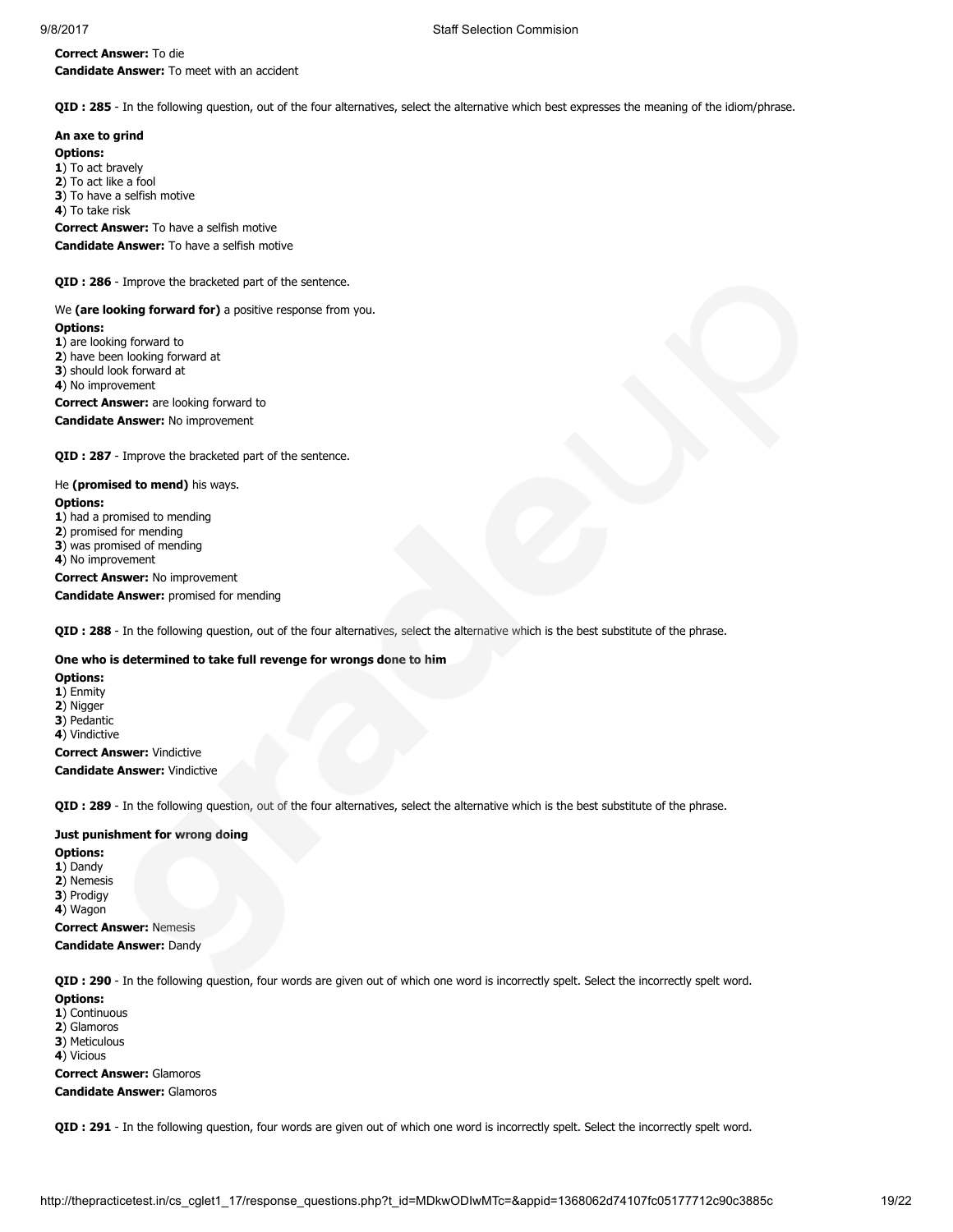- 1) Secondary
- 2) Sizable
- 3) Succumb
- 4) Sustanence

Correct Answer: Sustanence Candidate Answer: Sustanence

QID : 292 - The question below consists of a set of labelled sentences. Out of the four options given, select the most logical order of the sentences to form a coherent paragraph.

P- To those who have known comfort, discomfort is a real torture.

- Q- Comfort is now one of the causes of its own spread.
- R- The more comfort is brought into the world, the more it is likely to be valued.
- S- It has now become a physical habit, a fashion, an ideal to be pursued for its own sake.

# Options:

1) QRSP

2) QPRS

3) QPSR

4) QSRP

#### Correct Answer: QSRP

Candidate Answer: [ NOT ANSWERED ]

QID : 293 - The question below consists of a set of labelled sentences. Out of the four options given, select the most logical order of the sentences to form a coherent paragraph.

P- In that frame of mind, we have little sense of identity, safety or security.

Q- Courage is required to explore our secret life because we must first withdraw from the social mirror, where we are fed positive and negative feedback continuously.

S- As we get used to this social feedback, it becomes a comfort zone.

R- And we may opt to avoid self examination and idle away our time in a vacuum of reverie and rationalization.

Options: 1) QSRP

2) QRSP

3) SQRP

4) SRQP

Correct Answer: QSRP

Candidate Answer: [ NOT ANSWERED ]

QID : 294 - In the following question, a sentence has been given in Active/Passive voice. Out of the four alternatives suggested, select the one which best expresses the same sentence in Passive/Active voice.

# The kids were laughing at the old lady.

#### Options:

1) The old lady is laughing at the kids.

2) The old lady was being laughed at by the kids.

3) The old lady was being laughed by the kids.

4) The old lady was laughed at by the kids.

Correct Answer: The old lady was being laughed at by the kids.

Candidate Answer: The old lady was being laughed at by the kids.

QID : 295 - In the following question, a sentence has been given in Direct/Indirect speech. Out of the four alternatives suggested, select the one which best expresses the same sentence in Indirect/Direct speech.

# "Do you want some more chocolates?" asked my cousin.

Options:

1) My cousin asked me if I want some more chocolates.

2) My cousin said to me if I wanted some more chocolates.

3) My cousin asked me that I wanted some more chocolates.

4) My cousin asked me whether I wanted some more chocolates.

Correct Answer: My cousin asked me whether I wanted some more chocolates.

Candidate Answer: My cousin asked me whether I wanted some more chocolates.

QID : 296 - In the following questions, the sentence given with blank to be filled in with an appropriate word. Select the correct alternative out of the four and indicate it by selecting the appropriate option.

An independent, able and upright judiciary is the hallmark of a free \_\_\_\_\_ country therefore, the process of judicial appointment is of \_\_\_\_\_ importance. At present on account of the Supreme Court's last advisory opinion, the \_\_\_\_\_ of the executive and its interference in the appointment of judges is \_\_\_\_\_ which in light of previous is most

An independent, able and upright judiciary is the hallmark of a free \_\_\_\_\_\_ country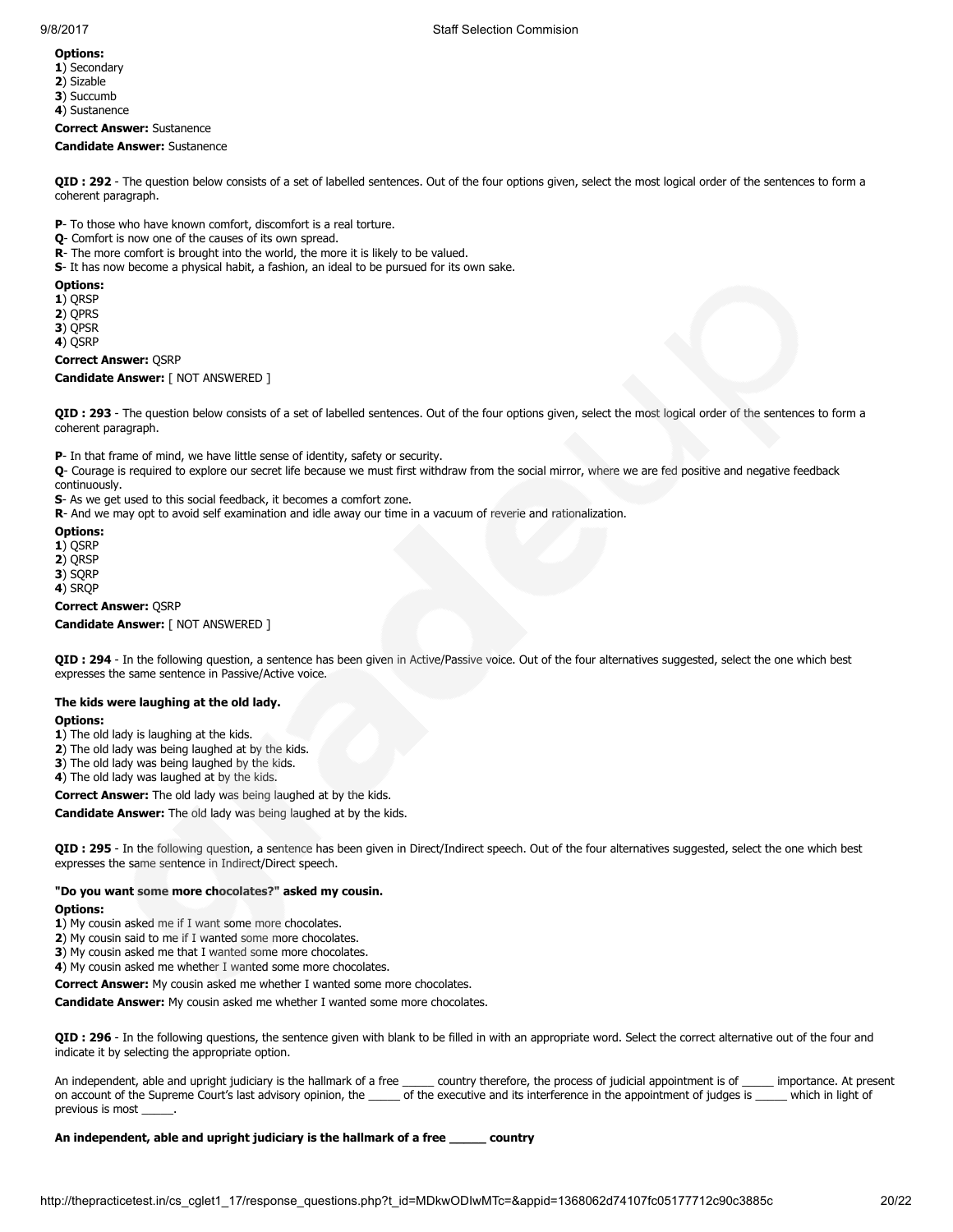- 1) autocratic 2) democratic
- 3) liberal
- 4) participative

Correct Answer: democratic Candidate Answer: democratic

QID : 297 - In the following questions, the sentence given with blank to be filled in with an appropriate word. Select the correct alternative out of the four and indicate it by selecting the appropriate option.

An independent, able and upright judiciary is the hallmark of a free \_\_\_\_\_ country therefore, the process of judicial appointment is of \_\_\_\_\_ importance. At present on account of the Supreme Court's last advisory opinion, the \_\_\_\_\_ of the executive and its interference in the appointment of judges is \_\_\_\_\_ which in light of previous is most

#### therefore, the process of judicial appointment is of \_\_\_\_\_ importance.

Options:

- 1) mere
- 2) mourn
- 3) social
- 4) vital

#### Correct Answer: vital

#### Candidate Answer: vital

QID : 298 - In the following questions, the sentence given with blank to be filled in with an appropriate word. Select the correct alternative out of the four and indicate it by selecting the appropriate option.

An independent, able and upright judiciary is the hallmark of a free \_\_\_\_\_ country therefore, the process of judicial appointment is of \_\_\_\_\_ importance. At present on account of the Supreme Court's last advisory opinion, the \_\_\_\_\_ of the executive and its interference in the appointment of judges is \_\_\_\_\_ which in light of previous is most \_

#### At present on account of the Supreme Court's last advisory opinion, the \_\_\_\_\_ of the executive

Options:

1) career

2) future

3) role

4) plight

#### Correct Answer: role Candidate Answer: role

QID : 299 - In the following questions, the sentence given with blank to be filled in with an appropriate word. Select the correct alternative out of the four and indicate it by selecting the appropriate option.

An independent, able and upright judiciary is the hallmark of a free \_\_\_\_\_ country therefore, the process of judicial appointment is of \_\_\_\_\_ importance. At present on account of the Supreme Court's last advisory opinion, the \_\_\_\_\_ of the executive and its interference in the appointment of judges is \_\_\_\_\_ which in light of previous is most \_

# and its interference in the appointment of judges is \_

#### Options:

1) maximum

2) minimal

3) negotiable 4) reasonable

Correct Answer: minimal

Candidate Answer: minimal

QID : 300 - In the following questions, the sentence given with blank to be filled in with an appropriate word. Select the correct alternative out of the four and indicate it by selecting the appropriate option.

An independent, able and upright judiciary is the hallmark of a free \_\_\_\_\_ country therefore, the process of judicial appointment is of \_\_\_\_\_ importance. At present on account of the Supreme Court's last advisory opinion, the \_\_\_\_\_ of the executive and its interference in the appointment of judges is \_\_\_\_\_ which in light of previous is most

## which in light of previous is most \_\_\_

Options:

- 1) adhered
- 2) neglected
- 3) rejected
- 4) welcomed

Correct Answer: welcomed Candidate Answer: rejected